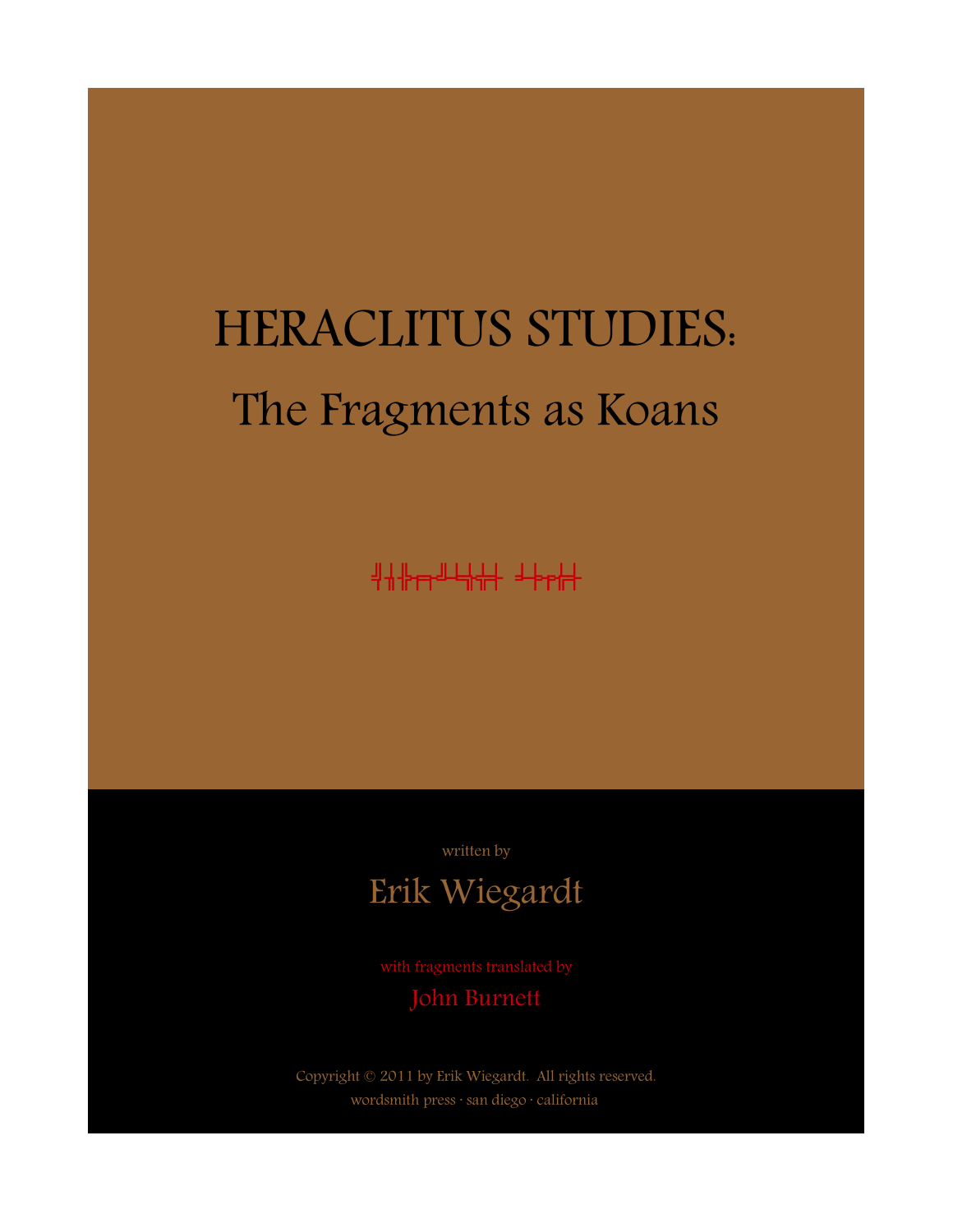# CONTENTS:

# Background

| • Introduction |  |
|----------------|--|
| • Translations |  |
| • History      |  |

# The Method

| Introduction                          | 7  |  |
|---------------------------------------|----|--|
| <b>Essence and Function</b>           |    |  |
| <b>Faith and Doubt</b>                |    |  |
| <b>Personal Practice</b>              |    |  |
| Fragments & Commentary                |    |  |
| Week One<br>$\circ$                   | 10 |  |
| Week Two<br>$\circ$                   | 10 |  |
| Week Three<br>$\circ$                 | 11 |  |
| Week Four<br>$\circ$                  | 11 |  |
| Week Five & Onward<br>$\circ$         | 11 |  |
| Leading Fragments & Commentary (LF&C) |    |  |
| Appendix A: Notes & Observations      |    |  |

| Appendix B: Complete Fragments of Heraclitus 18 |  |
|-------------------------------------------------|--|
|                                                 |  |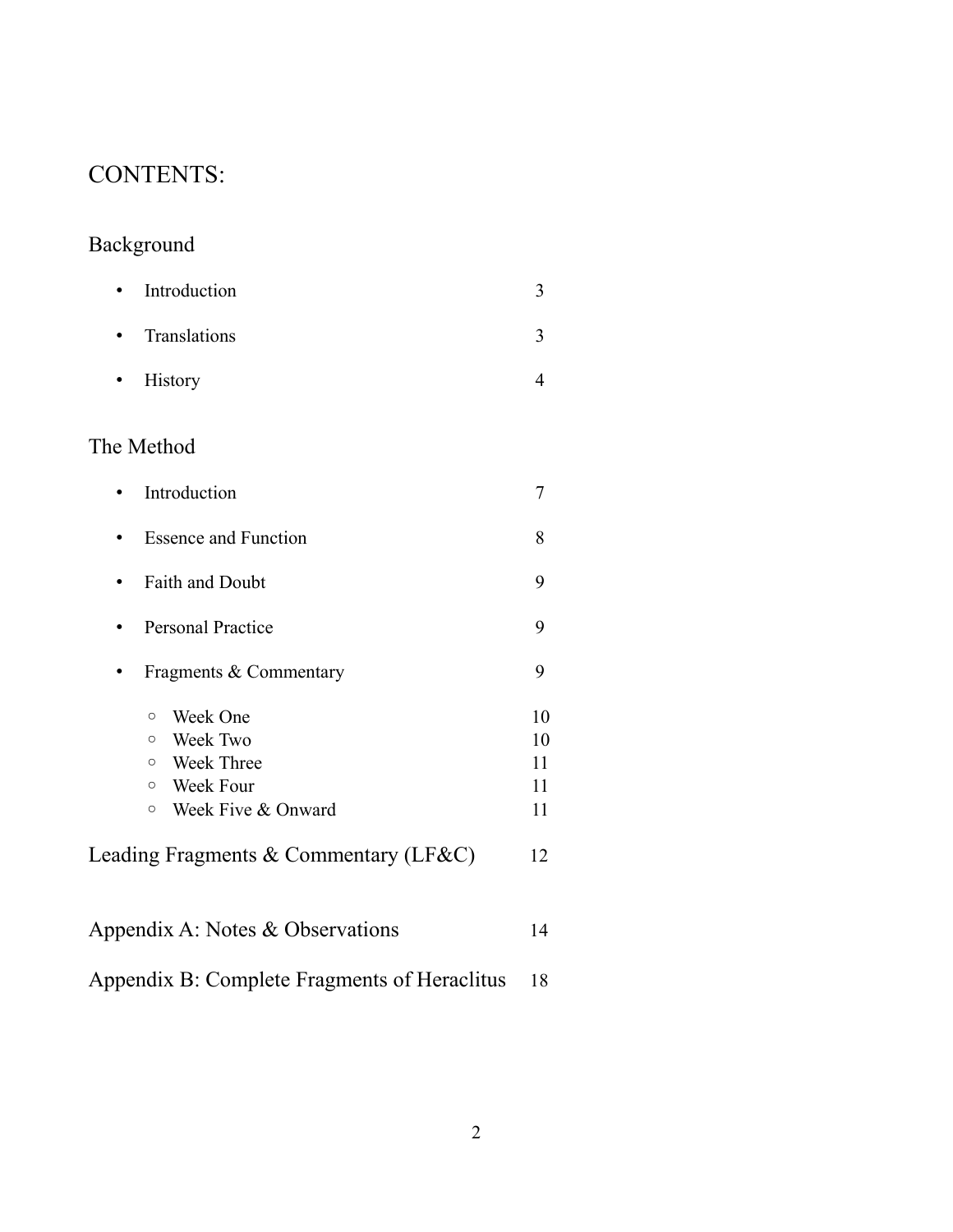# Background

*There is no such thing as a master or pupil among them [the Heracliteans], but they spring up of their own accord.* Plato (*Theat*. 1790-180 A&C)

#### Introduction

I know very little about Zen koans but enough to hold the opinion that the *method* of study is as important as the words themselves, maybe more so. People study Zen koans to become enlightened. To get there one apparently has 18 major mystical experiences and numerous minor ones, *insights* some call them, these experiences. I've had some of these so-called insights, and the effort is worthwhile only if you are the sort of person who appreciates greater depth and meaning in life. If not, then you will likely find them a waste of time.

It is this *method* that makes it possible to study Heraclitus fragments as one would study Zen koans, and with the same or similar result. The method of study comes from Chinese Zen and has been in use for about 1000 years. The Heraclitus fragments have been around for about 2500 years, but so far as I know the two have never been introduced to each other – until this work you are now reading. You will be one of the first to apply a Zen method to Heraclitus study.

In addition, this is the only work I know that attempts to understand Heraclitus from the perspective of the right cerebral hemisphere. Heraclitus was known as the Obscure One, even in his lifetime, because he often said things that defied rational analysis. You will find that much of the literature investigating these fragments attempts to make sense of them by using the left brain – often until the scholar appears tired and not just a little silly. We won't be doing that. Instead, we will be using Zen mystical methods to study a Western mystic, offering entirely new and different possibilities.

#### Translations

John Burnett's translation was used, first, because it is in the public domain. After awhile, I also realized that Burnett has a poet's affection for the words of Heraclitus. However, as is generally the case with works that are more than 100 years old, some of the words are outdated and rarely in use today. There were a few very minor revisions that were made, all of them with the assistance of the more contemporary scholar and translator, T. M. Robinson. His work, *Heraclitus Fragments* (University of Toronto Press, 1987) is recommended, and unlike many commentaries available, it is readily accessible to the lay reader. The various interpretations and commentaries available on Heraclitus should be read with caution, and it should be remembered that their opinions may or may not be more valid than your own – especially after you finish these studies.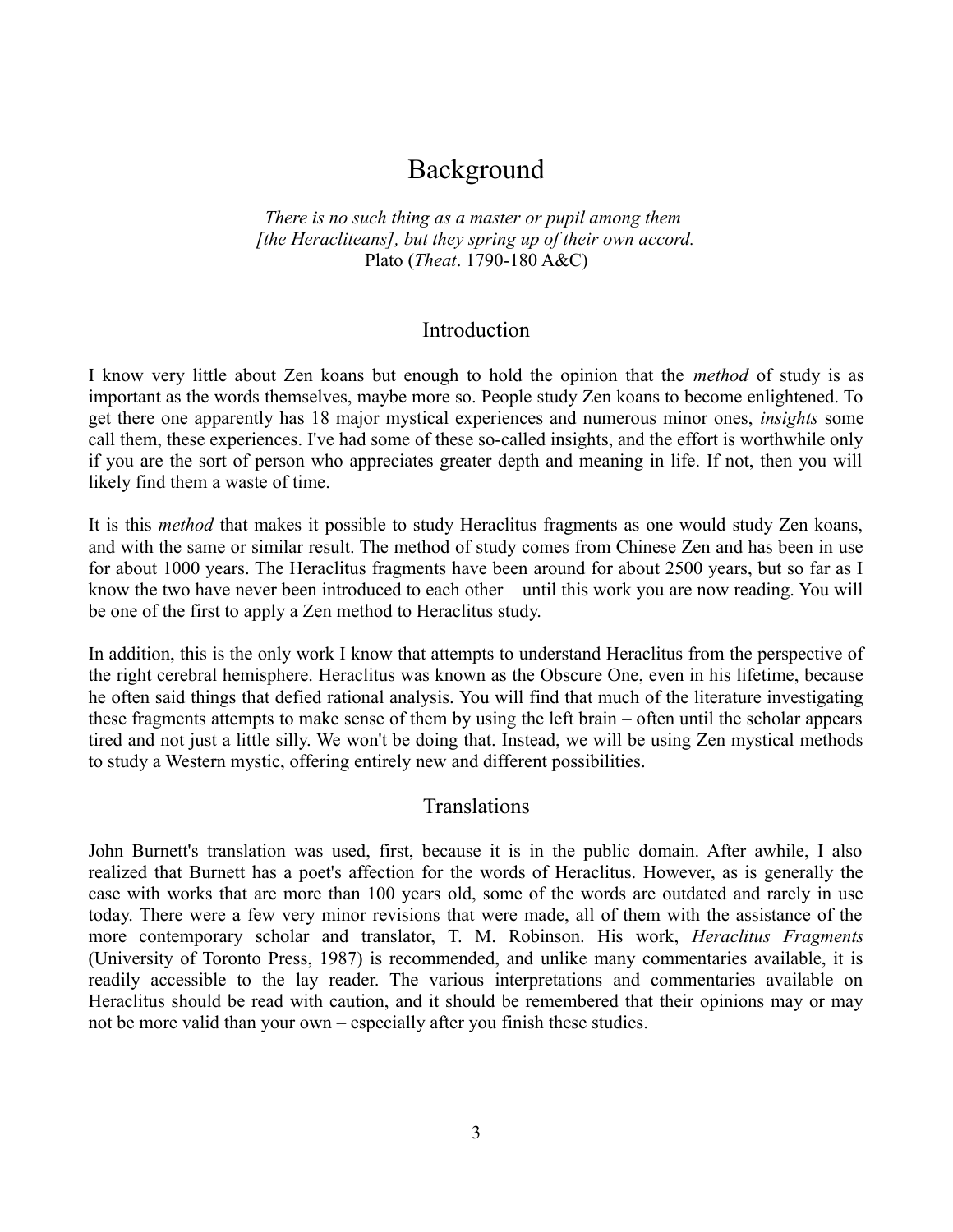#### **History**

[**Heraclitus** (c.535-c.475 BCE). Extracted from *The Path of the Sage*, 1996.] There are a number of centuries in history when human beings rose to the challenge of greatness. One of these was in the sixth century BCE, a time when we crossed the bridge from animism to natural philosophy and Western Civilization was born. It began in Ionia, a rich culture made up of twelve principle cities located along the southwestern coast of Turkey and on the nearby Aegean Islands in the Mediterranean.

Ionian history began when colonists from mainland Greece fled their homeland around 1000 BCE to escape the conquering Dorians of southwest Macedonia. The Grecian refugees married the native Carians to produce a new culture and a new people, the Ionians. The Ionians became merchant seamen and builders of great cities and temples that were renowned throughout the ancient world. Today, these cities and temples are largely forgotten, buried in the silt and dust of time. But it's only an empire that was lost, a small matter compared to the civilization that was won, a civilization that first formed in the philosopher's mind. For the Stoa, that mind belonged to Heraclitus.

He was a nobleman of Ephesus. Some say he was a hereditary king who set aside his crown to study philosophy. He was undoubtedly a sage, a mystic genius, and the first cosmologist of the Stoa. Heraclitus has fascinated thinkers from Socrates to Goethe and from Aristotle to contemporary quantum physicists. He is the greatest of the Ionian sages, a Founding Father of Western Civilization, a creator of philosophy, and a diviner of the fundamental essence of the cosmos. He is also known as the Obscure One, a reputation acquired in his own time for a vague and riddling style that some believe he deliberately adopted to elude even the most erudite scholars.

God, he called the Logos, Reason, Intelligence, a Whole made up of the sum total of all opposites, constantly in motion, birthing, living, dying, and being born again. The Heraclitean universe is a place where all parts are related to the whole, and its symbol is fire, a rarefied fire that permeates, consumes, destroys, creates, and lights the cosmos as one single organism of life.

Unfortunately, what he wrote, in its original form, has been lost in antiquity by the systematic attempts of early Christians, such as Theodosius I ( $4<sup>th</sup>$  century CE), the last emperor of a unified Rome who set out to destroy all remnants of pagan civilizations during the years of his reign, 375-395 CE. What the Christians didn't destroy, many others attempted. In the  $7<sup>th</sup>$  century CE, the last of the early Stoic works were likely destroyed in the willful destruction of the great library of Alexandria. Caliph Omar, the Muslim general who conquered Egypt, gave the edict that all books except the Koran were to be burned. The contents of the library, all the greatest works of antiquity, were carted off to be burned as fuel for the public baths of Alexandria, keeping their fires lit, it was said, for more than six months.

All that remains are fragmentary references from many sources, some reliable, some unreliable, from Plato to Medieval monastic scholars. And from these fragments we discover remarkable parallels between the observations of Heraclitus and modern physicists 2500 years later. His cosmology and ours describe a universe that is a unified whole; an eternal becoming, perpetual and cyclical; unity and paradox in pairs of opposites; and a dynamic living organism of movement, flow, and change. In all of these attributes of Nature, Heraclitus would include a rational consciousness and providence.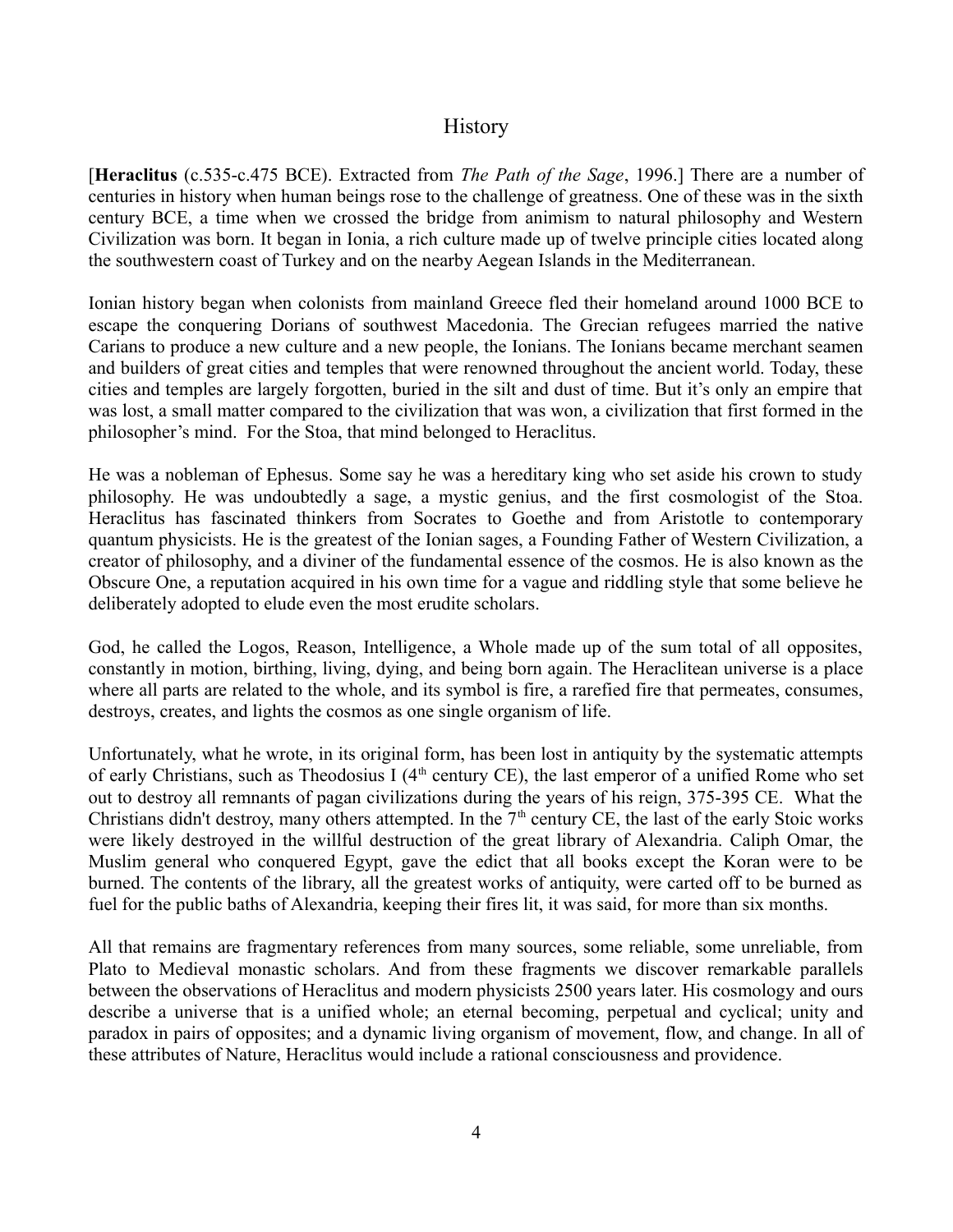[**All Roads lead to Heraclitus**. Extracted from *The Book of Doubt*, 2005.] The darkest night of Pyrrhonean doubt settled on Aenesidemus (Unknown: after Philo but before Sextus Empiricus of 2<sup>nd</sup> c.), but the first prophet of uncertainty began nearly five centuries earlier with Xenophanes (570-478 BCE), a wandering poet-philosopher from Ionia born in the town of Colophon who lived in a number of Greek city states during his exceedingly long life. He was often claimed by the ancients to be the first true skeptic based especially upon one preserved fragment of his work, a comment he purportedly made about knowledge:

*...and of course the clear and certain truth no man has seen nor will there be anyone who knows about the gods and what I say about all things. For even if, in the best case, one happened to speak just of what has been brought, still he himself would not know. But opinion is allotted to all.*

Contemporary academic philosophers argue over the exact interpretation of this text, but the gist of it is that there never has been and never will be anyone who has or will achieve certain knowledge.

**Heraclitus** (c. 535-475 BCE) and **Parmenides** (early 5th century BCE). Heraclitus disagreed with Xenophanes and believed it *was* possible to provide an explanation of the world by the relationship of the Logos, the divine intelligence, to the human psyche, the seat of human knowledge whereby we come to know such intelligence. This is thought to be the origins of epistemology, the study of the nature of knowledge, in Western philosophy. Then, Heraclitus went on to describe the processes of Nature as emanation from God, the One, into the many parts of our familiar world and back again in a continuous state of flux. Existence as we know it is in such a state of flux that at any given moment one could not describe the nature of any object, because, by the time it was described, it would have changed again and become slightly different. Heraclitus maintained that all objects in our world were in a state of becoming, from birth and growth to deterioration and death, from the life of planets to the aging of our own physical constitution.

Parmenides disagreed with Heraclitus and thought it was impossible for God, the One, to become all the many parts of our familiar world. In fact, if the One were perfect, why would it extend itself into a state of imperfection? No, the One was an immovable being, the world was in a state of being, not in a state of becoming, as Heraclitus maintained, and the changes we see in life as we know it was an illusion. In his work, *The Way of Truth*, Parmenides states that the One is "whole, immobile, eternal, all together, one and continuous." There were two kinds of knowledge: true knowledge and common knowledge, and what most of us see with our senses and believe with our minds is of the common sort, mere opinion.

**Aenesidemus and Heraclitus**. Sextus Empiricus criticized Aenesidemus for saying, "All roads lead to Heraclitus." Academicians today take three positions on Aenesidemus' statement: first, it is meaningless and irrelevant;<sup>[1](#page-4-0)</sup> second, it was made while he was in the process of converting from the Academy to Pyrrhonism;<sup>[2](#page-4-1)</sup> and third, Aenesidemus actually left Pyrrhonism in the end and became a

<span id="page-4-0"></span><sup>1.</sup> Stough, C., "Stoic Determinism and Moral Responsibility," in *The Stoics,* Ed., J. Rist, University of California Press, Berkeley, 1978.

<span id="page-4-1"></span><sup>2</sup> Rist, John M., "The Heracliteanism of Aenesidemus," *Phoenix* XXIV (1970), pp. 309-319.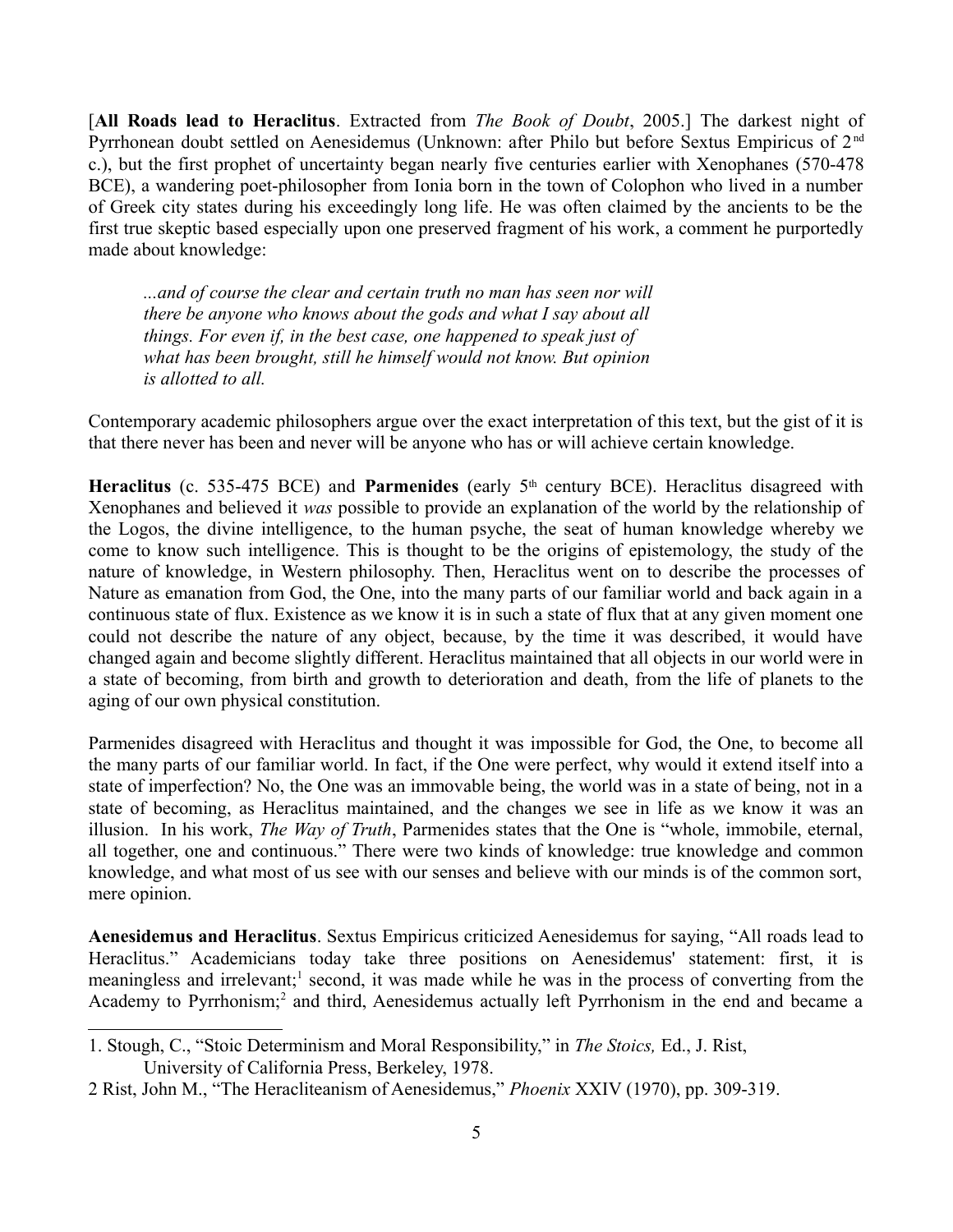Heraclitean.<sup>[3](#page-5-0)</sup> It does seem odd that he would become a Heraclitean after the pure form of skepticism he endorsed and taught, and Rist may be right.

Rist thinks the criticism of Sextus may have been referring to a period between Aenesidemus' skepticism at the Academy and breaking away to found the school of Pyrrhonism. His thesis begins by noting that skeptics assert the *appearance* of opposite attributes while Heracliteans assert the *reality* of opposite attributes, which leads him to suggest the following possible conclusions:

- 1. Aenesidemus broke with the Academy because of Philo and Antiochus' move towards Stoic dogma.
- 2. Aenesidemus first aligned himself with his teacher Philo in searching for the true reality of objects behind the information we get from our senses.
- 3. His skeptical education led him to embrace the Heraclitean notion of a continuum of opposites in every object. This was the Heraclitean period to which Sextus was referring.
- 4. Finally, he comes to reject the possibility of ever knowing the real object lying behind our sensory impressions, and just by knowing that it has opposite characteristics doesn't give us any certainty about its underlying nature. So, *epoche*, we must suspend judgment.

In an attempt to attain some certainty on the matter, I wrote an e-mail to Professor Groarke, Dean of the Brantford Campus of Wilfed Laurier University in Canada. He had referenced his assertion that Aenesidemus ended his philosophical career as a Heraclitean with the usual Sextus material, plus a couple of passages from the early Christian apologist, Tertullian *(De Anima* 9.5, 14.5).

Professor Groarke answered, "From my point of view, I don't find the Heraclitean/Pyrrhonean parts of Aenesidemus' career all that strange. If you believe, as I do, that the essence of scepticism is its emphasis on equal but opposing points of view, then it is not so surprising that someone would jump from this to the conclusion that opposites are the essence of the world (i.e. Heraclitus!)."

And so it goes. If Aenesidemus created Pyrrhonism, then abandoned his creation and became a Heraclitean, as the only ancient references to this fact suggest, a good explanation of his reasons have not be found.

\*

<span id="page-5-0"></span><sup>3</sup> Groarke, Leo, *Ancient Skepticism*, Stanford Encyclopedia of Philosophy, 2003.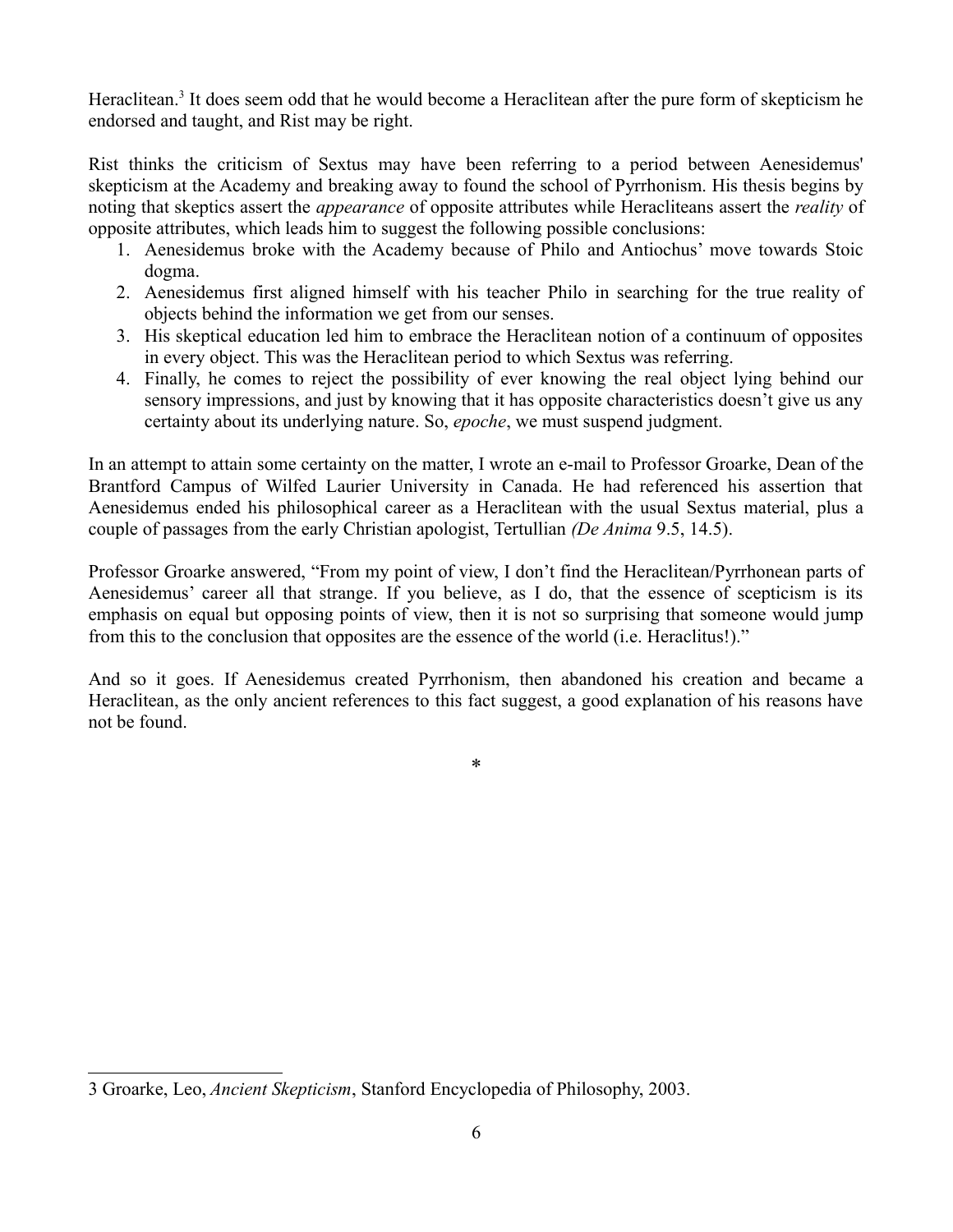# The Method

#### Introduction

The Zen koan, a kind of teaching story, was first begun in China more than 1000 years ago as a test of mystical insight. A practitioner of Zen, then and now, uses koans as a tool of meditation and to evaluate the level of understanding of both master and pupil. There are two parts to the koan, the koan itself and the commentary added by other masters.

Here is an example of a Zen koan as found in Thomas Cleary's work, *Unlocking the Zen Koan* (North Atlantic Books, 1997).

#### **37: The Cypress Tree in the Yard**

[The Koan] **A** monk asked Zhaozhou, "What is the living meaning of Zen?" Zhaozhou said, "The Cypress tree in the yard."

[The Commentary]

Wumen says,

If you can see the point of Zhaozhou's answer intimately, there is no past Buddha before and no future Buddha after.

Wumen's verse

Words do not set forth facts, Speech does not accord with situations; Those who take up words perish, Those who linger over sayings get lost.

Zen Master Huanglong Nan's verse

All trees wither and die in time, But the cypress in Zhoazhou's yard flourishes forever. Not only does it defy the frost, keeping its integrity; It virtually sings with a clear voice to the light of the moon.

And so on . . . .

The *method* we will be using here follows that which can be found in *Unlocking the Zen Koan* quoted above. Cleary claims to have studied Zen koans for thirty years and is reputed to be one of the foremost translators of Buddhist and Taoists texts in the world. I have personally studied this work and its method and can recommend it highly. That's why I have adopted and adapted it to the study of the Heraclitus fragments. I know that it works.

I have chosen twelve well-known fragments of Heraclitus to be used as koans in our study. However, Stoics do not have a tradition of Zen koan masters to provide the commentary necessary to fully implement the correct method. Thus, I have used the words of Heraclitus himself to amplify the chosen koans. He alone will be our commentator until such time as others can be added.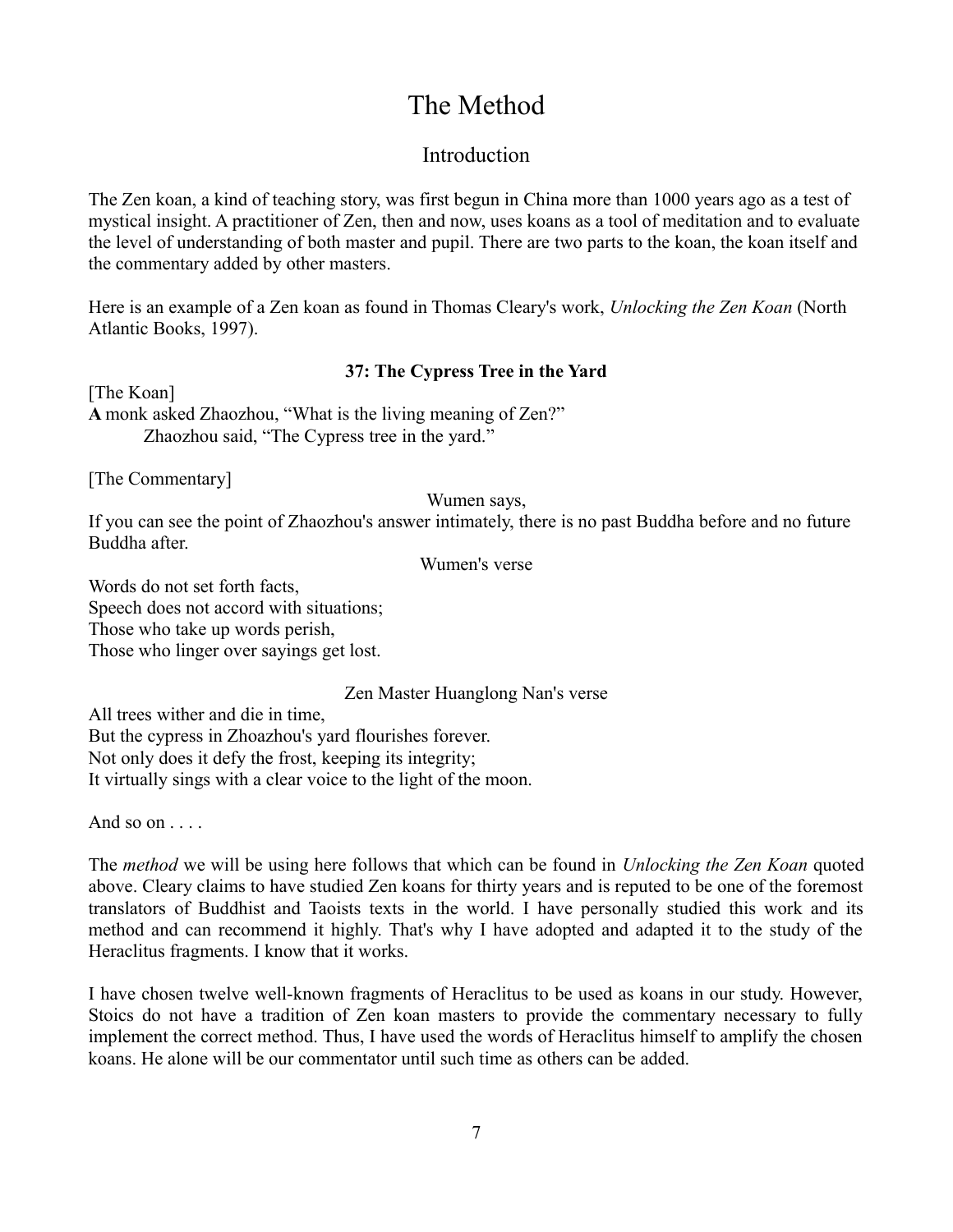There may be those who wonder why we don't just study Zen koans; why go to all the trouble of using a Zen method to study the fragments of Heraclitus? After all, they have 1000 years of practice to offer the student of meditation. Yes, I would agree, except that, frankly, I'm more interested in the words of Heraclitus than I am in those of the Zen mystics. Today, Heraclitus is in danger of being forgotten by all but a handful of scholars, and I believe it is profoundly important for Stoics to know the concepts and origins of our cosmology.

#### Essence and Function

In using the classical Zen method, according to Cleary, we seek the experience of two symbolic domains of enlightenment: essence and function. First, we seek the "Land of Eternal Silent Light," the essence of what we are. Then, we seek the "Land of True Reward," the function of what we can be. It's important to remember that these are not real places. They represent symbolic names for the two domains of experience that we find in our fulfillment as a human being.

These two domains are also reflected in the order in how Zen koans are presented. The first koan establishes one form of response and the second establishes another. As it happens, they are also similar to the two kinds of meditation we have already studied: Pneuma and Stick Action Meditation, respectively. Pneuma focuses on the essence of being, clearing the mind and entering into silence, while SAM focuses on the mindfulness of our active being. Cleary refers to this as "...focusing the attention on the total perception of the immediate present (p. XXIII)." This will become more apparent when we actually get into the steps that follow, but first we need to consider some of the reasons and problems we should know.

Although we are immersing ourselves in words, the special talent of the left cerebral hemisphere, we are not using its analytical power. Cleary makes that plain in his introduction (p. XV) with the following statement: "It is axiomatic that the awakening experiences and direct perceptions of Zen realization cannot be explained or understood as they really are by means of intellectual interpretation or conceptual thought, because they are not in the domain of ideation." Instead, what we are doing is awakening "...the mind from the limitations and burdens of narrow views, dogmatic assumptions, and circular thinking habits (p. XI)."

#### Faith & Doubt

Faith is a word that's off-putting for some Stoics, but part of the process of studying koans includes faith that the effort will achieve results. After all, faith can be just another word for perseverance through doubt – continuing to go forward even when there is no result and nothing comes together as planned. (See Cleary's discussion of faith, doubt, and resolution on p. XXIV.) What you will be encountering here is different from your usual studies. It will probably not make sense right away, and at some point you may doubt there is any point in continuing. When that happens you will need faith (perseverance) through the doubt to the resolution.

It may take several weeks before you realize that what you are doing has any value at all. In fact, it's likely that you will be confused about how to do it or if you are doing it correctly. That too is part of the process. Don't quit. You are throwing your cocky left brain for a loop, and that's the whole point. This is not easy work, but it does have its rewards, and I can promise that with perseverance through the doubt you will finally understand Heraclitus as you've never understood him before.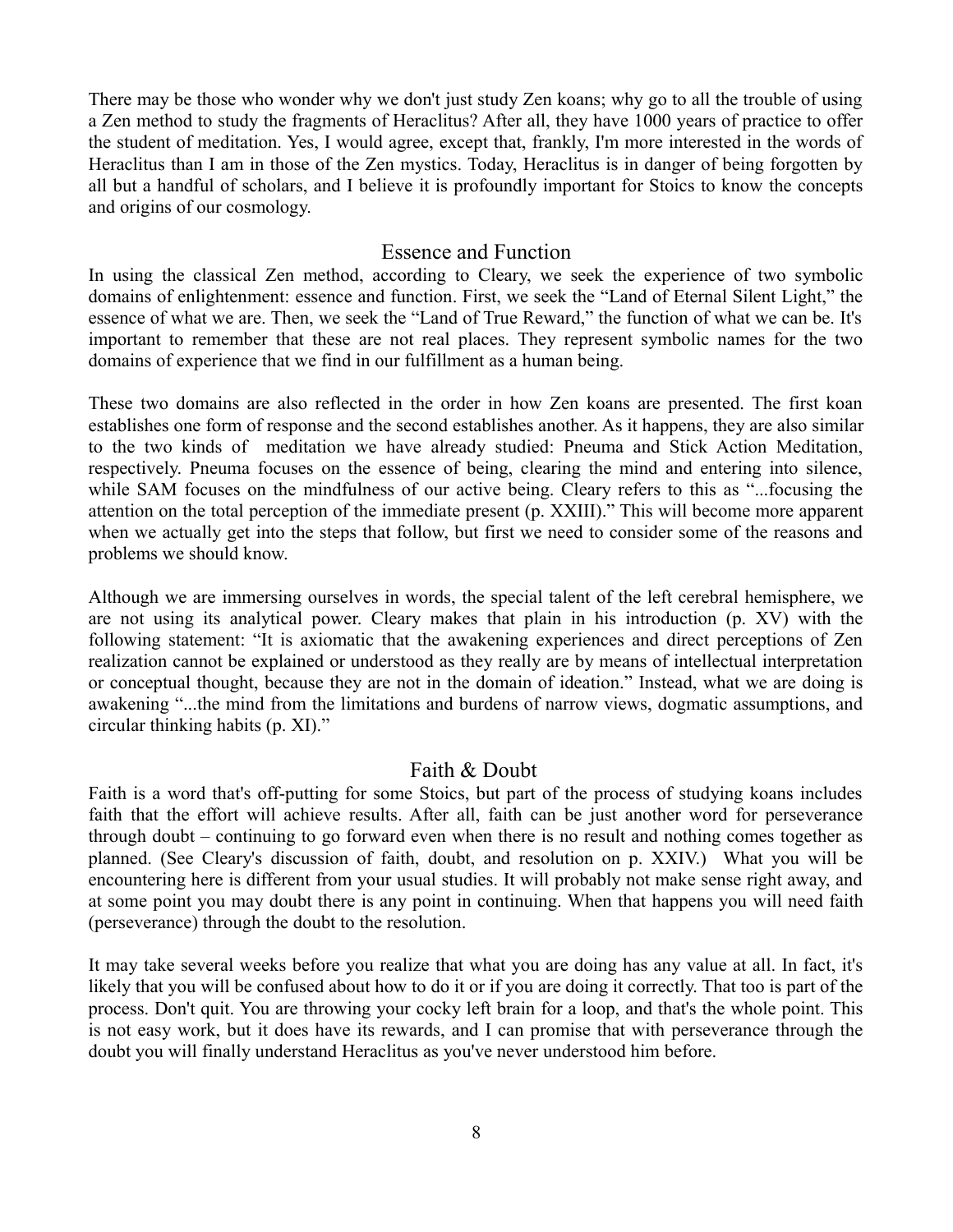#### Personal practice

I've been fascinated by Heraclitus for years. That may be because I've always been attracted to nonsense verse, but more likely it is because he is the Stoic cosmologist. He tells us where and who we are as we make our way in this life. The one thing he doesn't tell us is how to study his work, either with the left brain or the right. We could look to the Zen masters with their centuries of experience, but they don't have the same material to work with, so we're pretty much on our own here.

I begin the Heraclitus Study (HS) first thing in the morning six days a week. I already have a place in one bedroom of our house where I can go to meditate. I know that's a luxury everyone doesn't have, but I trust you will be able to adapt to your situation with a little thought and motivation. I've found that generally the Heraclitus Study can be practiced just about anywhere you can be off by yourself without a lot of disturbance. It doesn't really matter whether you're sitting in a favorite chair at home, in the parked car, or at the office as long as you can be alone for about a half hour.

If you're going to actually meditate in conjunction with the Heraclitus Studies you may want to get some votive candles, matches, and a large bowl to serve as a Fire Bowl. That's what I call it anyway. The Fire Bowl is symbolic of what we are doing here. Heraclitus is the author of the Logos or divine and living fire. That's why I use a candle during the morning meditation, but of course it's optional.

#### Fragments & Commentary

Because very few of the Heraclitus fragments are constructed as questions in the same manner as the koan conundrum, the mind is not as likely to immediately go searching for the answer. Therefore, in order to challenge the analytical attitude in the reader all but one (#9) of the Leading Fragments are rewritten as questions similar to the style of the Zen koan. The left cerebral hemisphere must be awakened before it can be dismissed.

From here on we will be speaking less of koans and more of fragments and commentary. To make it easier to remember, the two parts that form our koans will be referred to as Leading Fragments and Commentary (LF&C). It is recommended that you study two each day for six days according to the instructions of Week One outlined below. At the end of 6 days, take a day off then follow the instructions of Week Two. Again, after six days, rest for a day and begin Week Three – and so on until you have completed Week Five. This program is designed to last five weeks, or longer if you choose.

When or where you study your LF&Cs are up to you, but what I have done, what I do, is explained without a lot of tiresome detail in the "Notes & Observations" of Appendix A. After you initial study it's important to return to your LF&C when you are in different places, physically and mentally. However, no attempt is made to explain what insights or awakenings may be achieved by following this method of study, because everyone is not approaching this program from the same level of preparedness. The most specific claim I can make was actually made by Heraclitus many centuries ago:

*If you do not expect the unexpected, you will not find it; for it is hard to be sought out and difficult* (7).

\* \*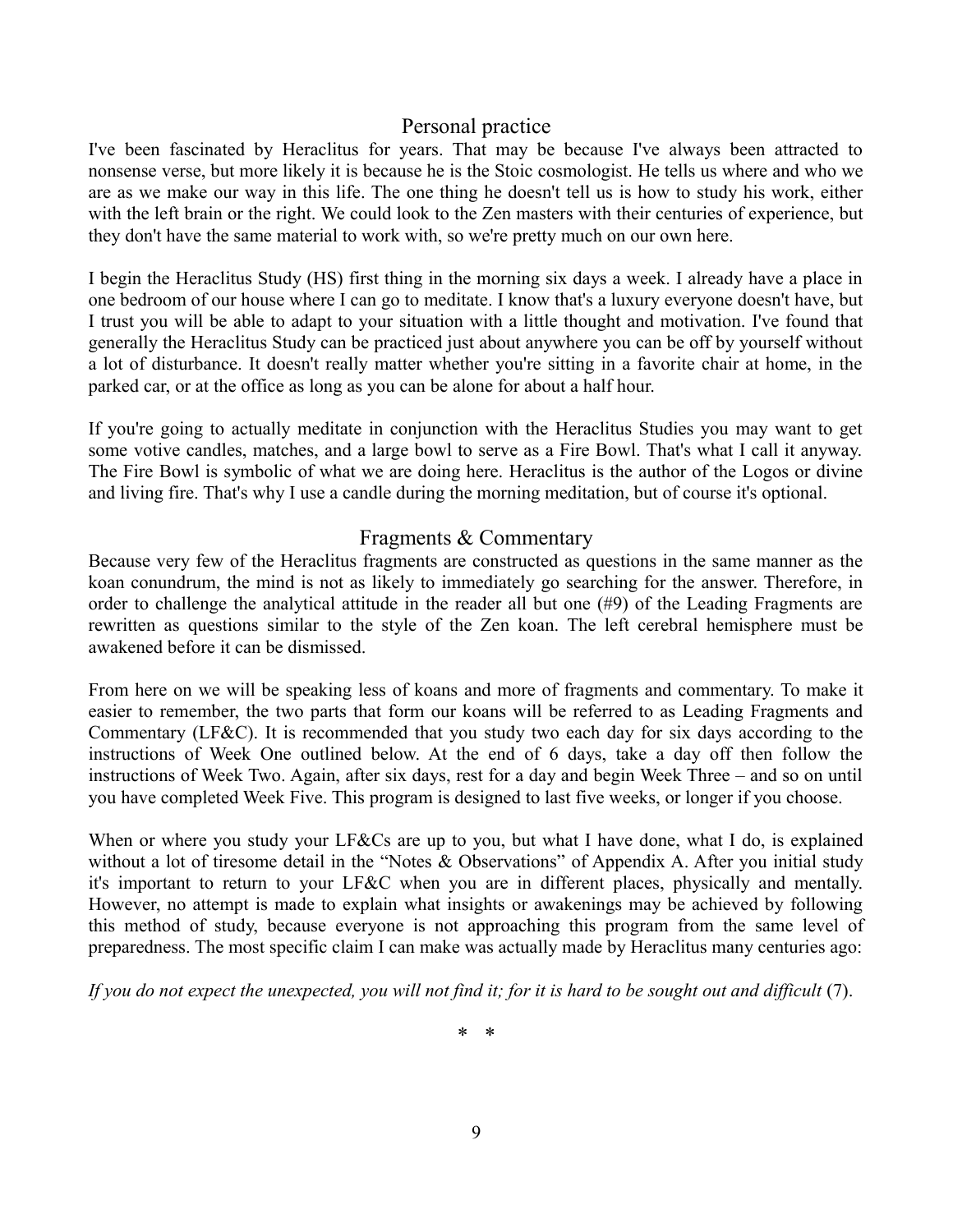#### Week One

As you read and contemplate each Leading Fragment whenever a thought, any kind of thought, occurs to you, no matter how certain you may feel it defines and explains that fragment, say "No!" and do not continue thinking that thought. As Cleary says, "Koans are geared to incite feelings of frustration in the arrogant, impatient, possessive part of the psyche, in order to expose the doings of this inner tyrant (XXII)." Saying No! to yourself in this fashion is similar to the action of the will in stopping *all* thought in Pneuma Will Power Meditation.

Read two Leading Fragments (LFs) each day, in the AM and in the PM, and as many times as you can during the day. Do not put yourself on a timetable, as in "I will think about this koan on the hour every hour." Just tell your subconscious to recall the koan at random times throughout the day. CAUTION: Do not engage in this mental exercise while operating dangerous equipment. I'm sure you have sense enough to avoid this activity at inappropriate times, but our legal system appreciates including such warnings nonetheless.

And that's it. Two Leading Fragments per day for six days—all twelve LFs. Do *not* read the commentary, just the LF. The commentary is reserved for weeks three, four, five and onward if you wish to continue this form of meditation. Repeat the LF in your mind several times throughout the day. Whenever analytical thoughts about that LF enter your mind, just say No! It is recommended that you read the Method through all five weeks, then return to each week's instruction when you are ready for that week.

#### Week Two

After you have gone through all twelve Leading Fragments you are ready to begin again. This week, as you contemplate each LF, instead of saying No! to any stray thought bring yourself into a state of complete and simultaneous mindfulness about everything in your environment. Be a mirror of awareness to everything in your field of vision. Instead of saying No!, this time say "Not blind" and bring all into simultaneous awareness.

What do we mean by complete and simultaneous mindfulness? It may help to understand it by using the contrast of focus. Right now, you're focusing on these words, one-at-a-time, on this page. Expand your awareness by focusing on the page itself. To do that, you must lose your focus on single words and see all of the words visible simultaneously. Expand that once again to include the words, the page, and everything out to that invisible edge of your peripheral vision. Do *not* make any judgments or comparisons.

This step requires a kind of mindfulness similar to but somewhat different from that of of Stick Action Meditation (SAM). There you are being mindful of your kinesthetic function, plus breathing, plus focused vision. Now you become simultaneously aware of your entire sensory experience as it occurs in this very moment of time.

CAUTION: Do not engage in this mental exercise while operating dangerous equipment. I'm sure you have sense enough to avoid this activity at inappropriate times, but our legal system appreciates including such warnings nonetheless.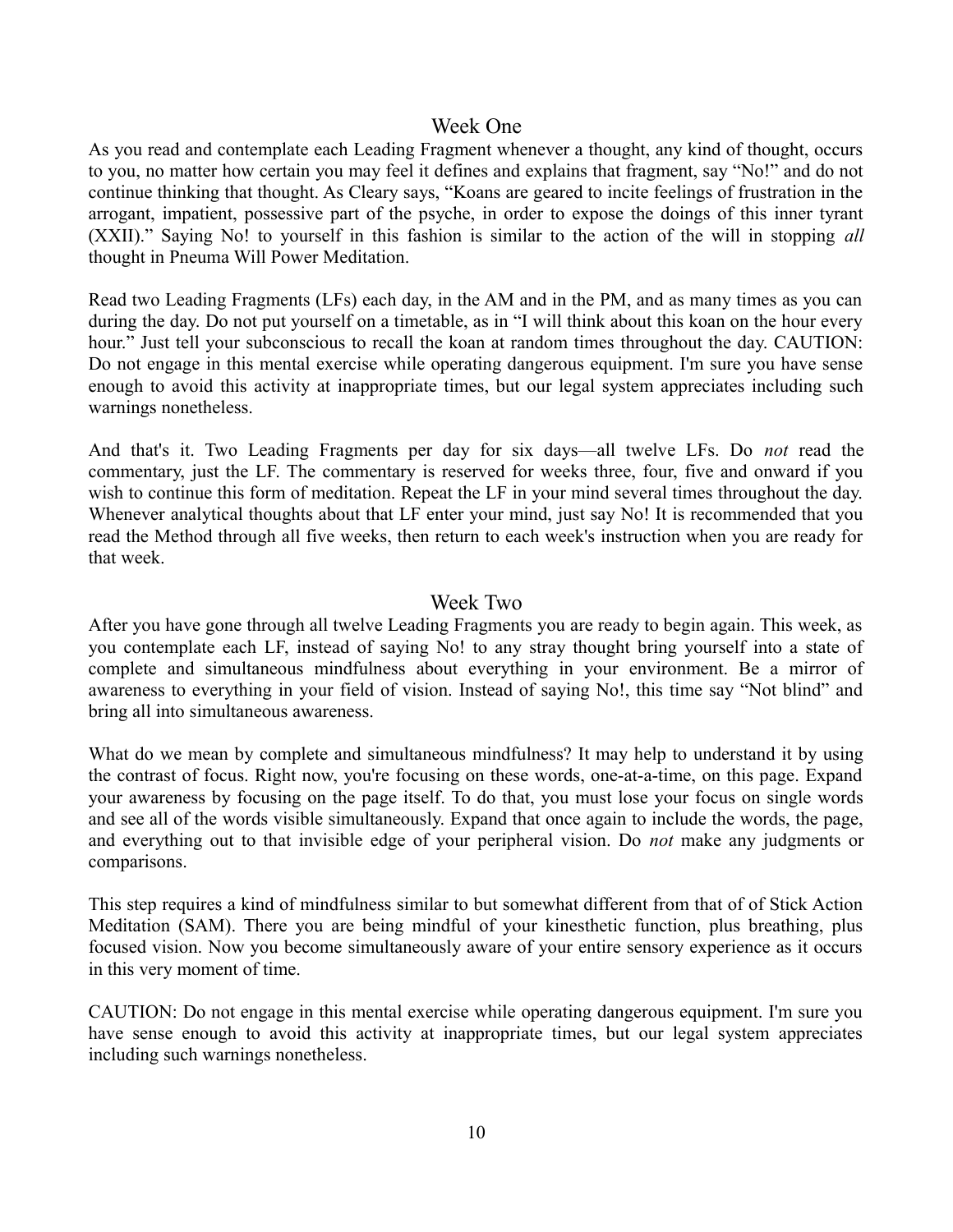And that's it. Two LFs per day for six days—all twelve LFs. Do *not* read the commentary, just the LF. The commentary is reserved for the next steps. Repeat the LF in your mind several times throughout the day, and whenever you think about it, expand your awareness out to that invisible edge of your visual consciousness. By the end of this second week you will probably have memorized all of the LFs without even trying. Good.

#### Week Three

Now we go back to the beginning and begin again. This time read both the Leading Fragment and Commentary (LF&C) together. As before, while you read and contemplate each LF&C whenever a thought, any kind of thought, occurs to you, no matter how certain you may feel it defines and explains what you have just read, say "No!" and do not continue thinking that thought. Go through all twelve LF&Cs, two each day for six days, and take the seventh day off. Try to memorize them as you go. This will take some doing, but it will be worth the effort in time.

#### Week Four

Go back to the beginning, and as before when you contemplate each LF&C, instead of saying No! to any stray thoughts bring yourself into a state of complete and simultaneous mindfulness about everything you see and hear in your environment. Be a mirror of awareness to everything going on about you. In place of saying No!, this time say Not blind to bring all into a simultaneous field of awareness. Do *not* make any judgments or comparisons. Go through all twelve LF&Cs, 2 each day for six days, and take the seventh day off.

#### Week Five & Onward

Week Five incorporates the methods of both essence (No!) and function (Not blind). In the first four weeks you have completed the foundation for this kind of study and are ready now to decide if you wish to continue. From now on, whether you continue one week, one hundred weeks, or for the rest of your life, as you remember the L&FC shift back and forth between No! and Not blind. Cleary says, "The purpose of this final step is to cultivate the ability to experience the consciousness of No and Not blind simultaneously, yet to also be able to shift back and forth at will to focus on either one, according to need: the purifying and awakening function of No, or the clarifying and enlightening function of Not blind (p. XXIV)."

\* \* \*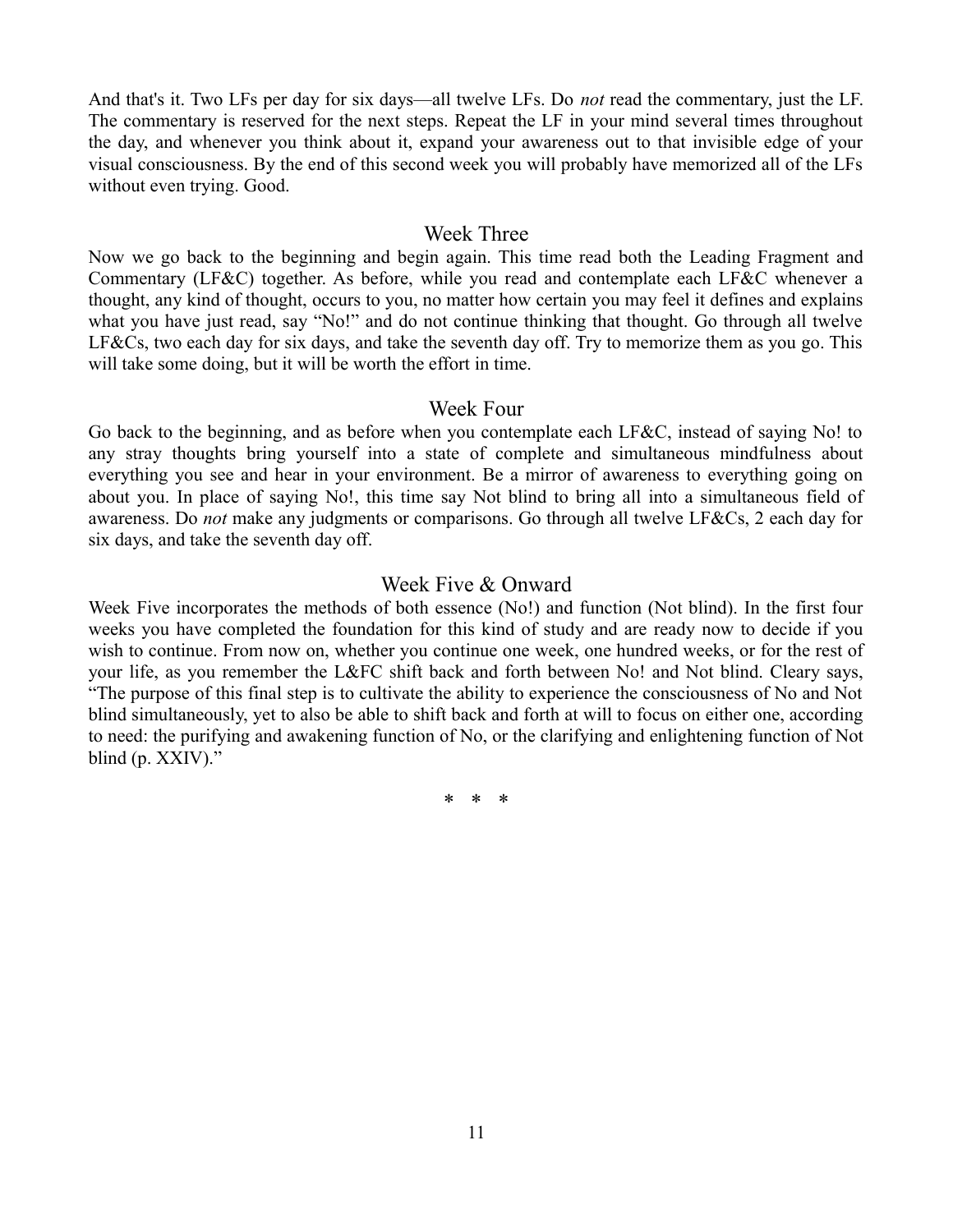# The Leading Fragments & Commentary (LF&C)

written by Heraclitus, translated by John Burnett, and arranged by Erik Wiegardt

**LEADING FRAGMENT #1**: What scatters and gathers; what advances and retires (40)?

#### **COMMENTARY**:

It is wise to listen not to me but to my Logos and acknowledge that all things are one (1). Couples are things whole and things not whole, what is drawn together and what is drawn asunder, the harmonious and the discordant. The one is made up of all things, and all things issue from the one (58). \* \*

LF #2: How does the thunderbolt steer the course of all things (28)?

#### COMMENTARY:

Wisdom is one thing. It is to know the thought by which all things are steered through all things (19). The wise is one only. It is unwilling and willing to be called by the name of Zeus (63). The sun will not overstep his measures; if he does... the handmaids of Justice will find him out (29).

\* \*

LF #3: Why must the people fight for its law as for its walls (94)?

#### COMMENTARY:

So, we should follow what is common, yet though my Word is common, the many live as if they had a wisdom of their own (87). Thought is common to all (85). Those who speak with understanding must hold fast to what is common to all as a city holds fast to its law, and even more strongly...(86).

\* \* LF #4: Is every beast driven to pasture with blows (55)?

#### COMMENTARY:

It is not good for men to get all they wish to get. It is sickness that makes health pleasant; evil, good; hunger, plenty; weariness, rest (98). It is the opposite which is good for us (45). Men would not have known the name of justice if these unjust things were not (59).

\* \*

LF #5: How will fire in its advance judge and overtake all things (26)?

#### COMMENTARY:

This cosmos, which is the same for all, no one of gods or men has made; but it was ever, is now, and ever shall be an ever-living Fire, with measures kindling, and measures going out (20). Fire is want and excess (24). All things are an exchange for Fire, and Fire for all things, even as wares for gold and gold for wares (22).

\* \* LF #6: Are those who sleep fellow-workers in the universe  $(84)$ ?

#### COMMENTARY:

The waking have one world in common, but the sleeping turn aside each into a world of his own (90). All the things we see when awake are death, even as all we see in slumber are sleep (62). It is weariness to labor for the same masters and be ruled by them (78).  $* *$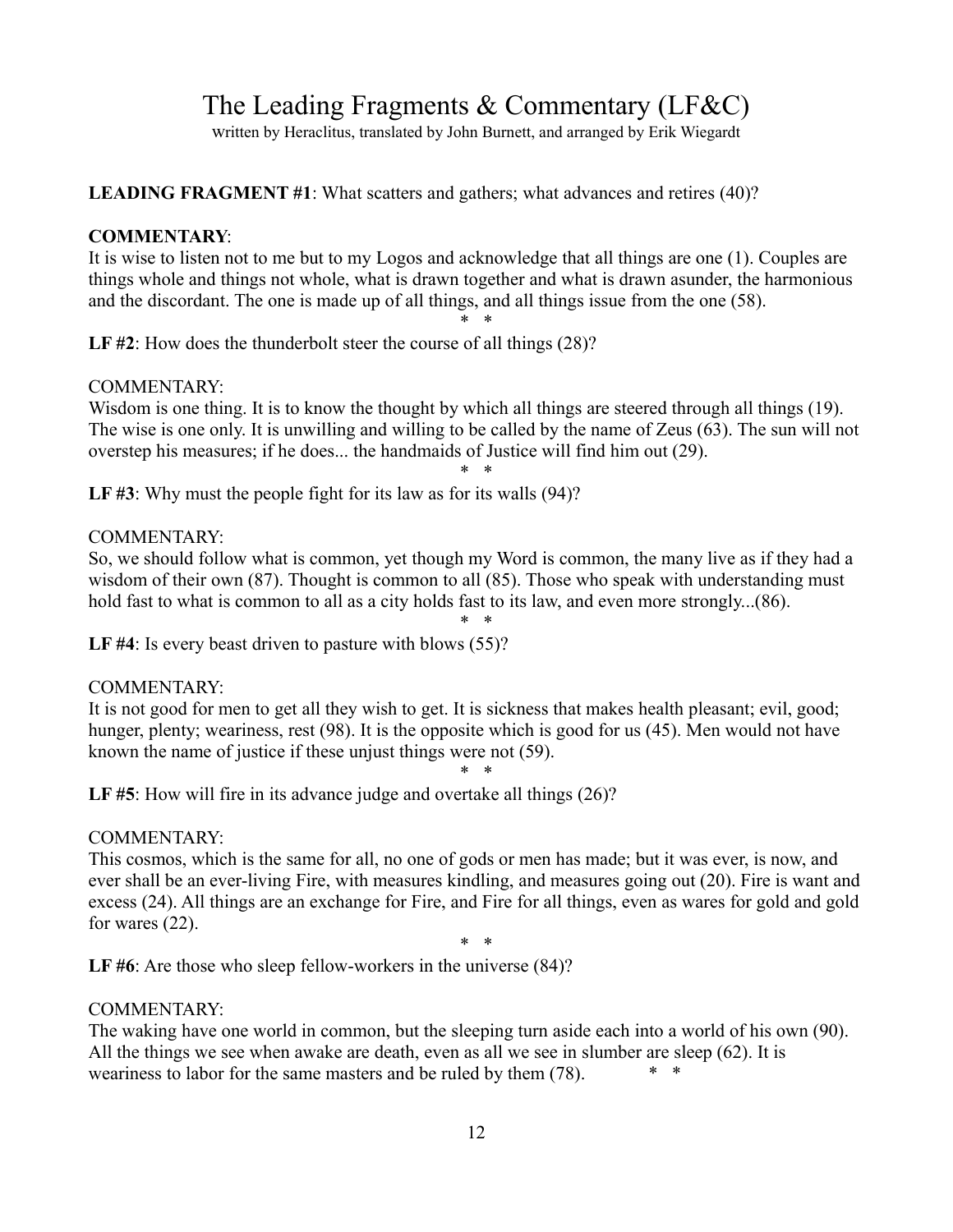LF #7: Why do gods and men honor those who are slain in battle (96)?

#### COMMENTARY:

We must know that war is common to all, and strife is justice, and that all things come into being and pass away through strife (61). Homer was wrong in saying: "Would that strife might perish from among gods and men!" He did not see that he was praying for the destruction of the universe... (42).

\* \*

LF #8: Are eyes and ears bad witnesses to men if they have barbarian souls (4)?

#### COMMENTARY:

The fool is fluttered at every word (108). For what thought or wisdom have they? They follow the poets and take the crowd as their teacher.... For even the best of them choose one thing above all others, immortal glory among mortals, while most of them are glutted like beasts (102).

\* \*

LF #9: How can one hide from that which never sets (27)?

#### COMMENTARY:

Cold things become warm, and what is warm cools; what is wet dries, and the parched is wetted (39). It rests by changing (79). You cannot step twice into the same river; for fresh waters are ever flowing in upon you (41). Time is a child playing, moving pieces in a game; the kingly power is a child's (75). \* \*

LF #10: Do we step and not step into the same rivers when we are and are not (77)?

#### COMMENTARY:

Mortals are immortals and immortals are mortals, the one living the others' death and dying the others' life (65). And it is the same thing in us that is quick and dead, awake and asleep, young and old; the former are shifted and become the latter, and the latter in turn are shifted and become the former (74).

\* \*

LF #11: How is the way up and the way down one and the same (67)?

#### COMMENTARY:

In the circumference of a circle the beginning and end are common (68). God is day and night, winter and summer, war and peace, surfeit and hunger; but he takes various shapes, just as fire, when it is mingled with spices, is named according to the aroma of each (36). To God all things are fair and good and right, but men hold some things wrong and some right (60).

\* \*

LF #12: Have I searched for myself (76)?

#### COMMENTARY:

The many do not take heed of such things as they meet with, nor do they understand them when they are taught, though they think they do (5). They are estranged from that with which they have most constant intercourse (88). You will not find the boundaries of soul by traveling in any direction, so deep is the measure of it (69).

\* \* \* \*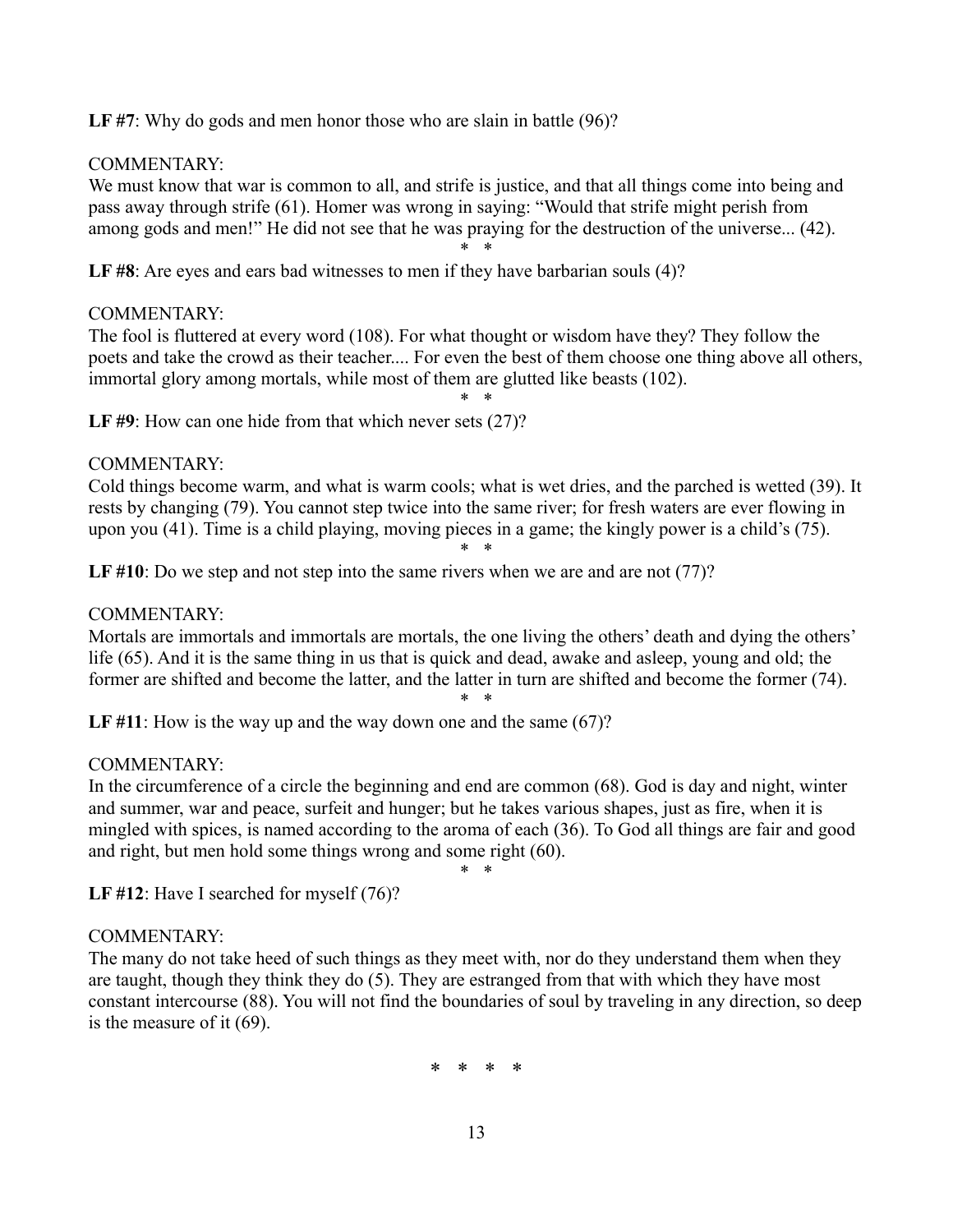#### Appendix A: Notes & Observations

*These observations are based upon my own original practice and apply specifically to the week to which they are added. You may wish read them any time during the appropriate week as another perspective on your own practice; or, you may not wish to read them at all. They are offered not as direction but as information that may or may not be useful.* 

#### WEEK ONE

**Transition Week**. You can begin your Heraclitus Studies Meditation as an extension of the Pneuma Will Power Meditation you've already begun. (You have been doing Pneuma, right?) As you sit on your cushion with eyes nearly closed repeat the Leading Fragment by memory as often as desired. Whenever the mind (left brain) attaches itself to the meaning, say No! and return to the empty mind. Whenever the mind wander to *any* topic, say No! and return to the empty mind.

I can't meditate in the afternoon or evening. I just promptly fall asleep almost as soon as I close my eyes. It's not an old age thing, I've been that way since I first learned to meditate in my 20s. It could be that some have just the opposite problem and can't stay awake in the early AM. These folk often find afternoon and evening meditation to be no problem. Live according to nature, your nature. Just do the opposite of what I do. If you can't do sitting meditation in the AM without falling asleep, walk.

Because I can't meditate in the afternoon or evening that's when I walk, as in *Walking Meditation*. Basically, we've got sitting and walking meditation at our disposal for the Heraclitus Studies. For *our* form of walking meditation we can walk at whatever speed is comfortable. There is a form of Buddhist walking meditation where the toe of one foot touches the heel of the other foot, and each step is incredibly slow. That's certainly a great discipline and practice, but it's not necessary for us here and now. You will be getting enough discipline in another way. Just walk.

Walk wherever you want to be, preferably *not* on city streets where you have to be concerned about cars and other obstacles. Walk in a park or around your house. Except in the most extreme weather you can do it any time. Remember, the University of Oregon was at one time the preeminent track and field school in America, and that's in Eugene where it rains most of the year. (I know, because that's where I went to graduate school—and one of the reasons I live in San Diego, California.) Put on a hat and coat.

Try to walk with an empty mind as much as possible. You can do this and still be aware of bushes, steps, and other obstacles. Repeat your Leading Fragment as often as you wish and say No! whenever you catch yourself thinking about the koan or what you're going to have for dinner. Change your inner monologue to empty mind mode and keep walking. Don't worry about distractions such as the weather, a singing bird, or a friendly neighbor. You're not in a cocoon; it's all part of the process. Enjoy them and keep on walking. About a half hour should do it.

*On where to do the Heraclitus Studies Meditation*: one could tell one's secretary to hold all calls and do your LF right in the corner office of the 82nd floor of your building just before the Board of Directors meeting. Or, you could practice in the woods by the lake. I don't believe there is any one absolute here except to have a few minutes of quiet and focus, preferably without disturbance, but I'm not absolutely sure that is necessary. A Zen master might say that a disturbance at just the right time may actually trigger an Insight. My first Zen Insight [years ago] took place after I stood up from sitting meditation to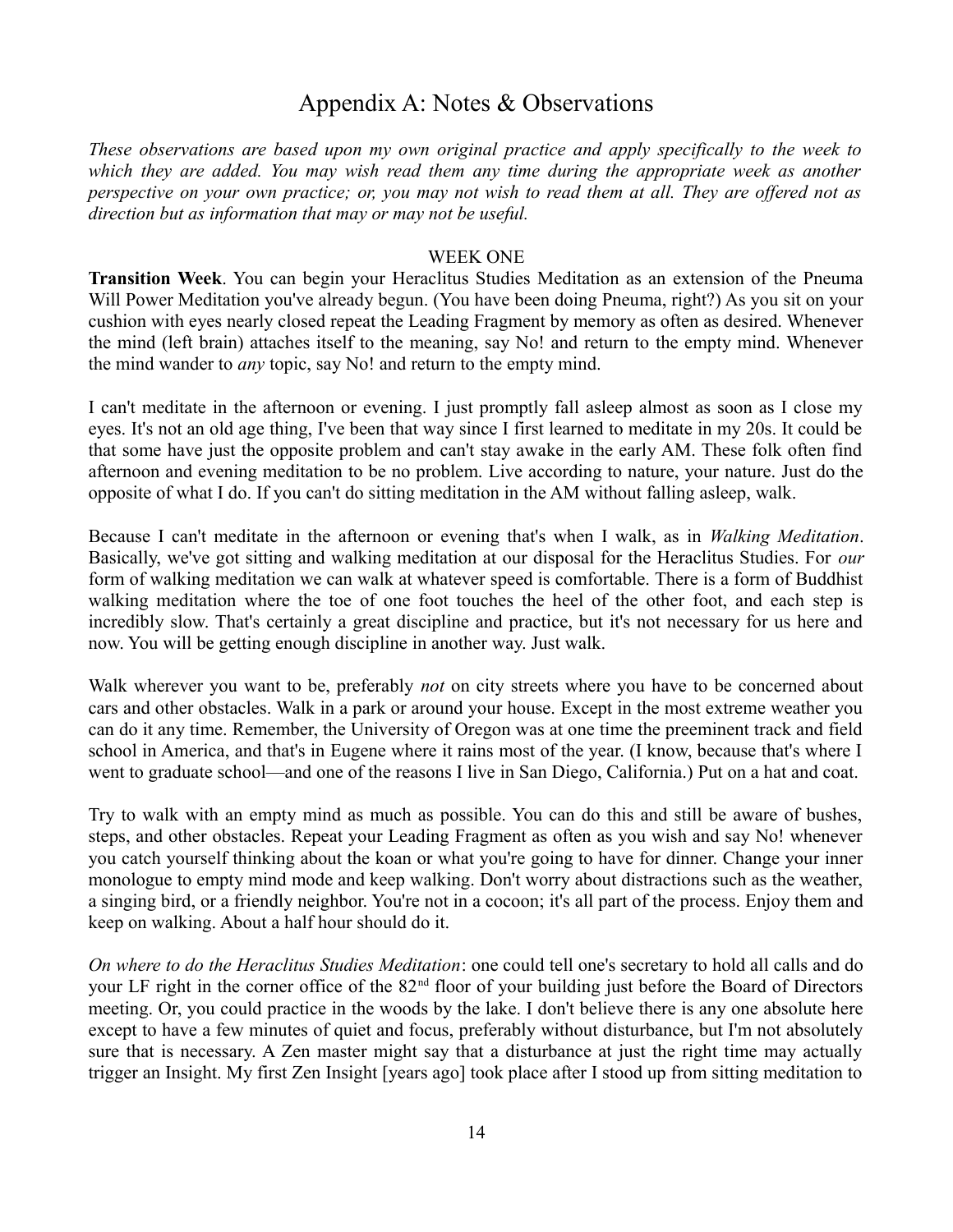get something out of the closet. When I sat back down again it happened. So, I think the first difference between koan or LF&C meditation and the usual kind is that one does not need to be absolutely motionless and deeply inward to make it happen.

#### \*

#### WEEK TWO

**Not blind week**. There is no way you can practice the Simultaneous Vision to the Periphery (SVP) with your eyes mostly closed. SVP may be new to you and can be a little taxing at first. It was to me, probably because I'm old, and you can't teach old dogs new tricks. Well, you can, but it's more difficult. To be honest, I wanted to quit halfway through the second week, and much of the discouragement came from SVP. It's actually not so hard; it just feels weird for awhile.

When doing SVP no one object should have greater value or prominence than another. Hold it for a few seconds, then return to normal vision. When you repeat the Leading Fragment and find yourself thinking about it, anything about it, say Not blind and go into the SVP mode. Hold it there for as long as you are comfortable. Do not quit your Heraclitus studies because of it. Do what you have to and persevere. You'll get it.

How many times each day should you remember the LF? There is no fixed number, no minimums or maximums. The right time to say it to yourself it is when you think of it – unless it pops into your mind while negotiating a difficult stretch of rush hour traffic. Then, it probably doesn't hurt to think it, but don't do the Not blind SVP. If you miss a session, no worries. You can make it up sitting in your parked car or on a toilet seat.. Anywhere. Just do it.

Always remember the proverb, "Those who are in a hurry do not arrive."

Halfway through the second week I found that doing the Simultaneous Vision to the Periphery (SVP) was taxing on both eyes and mind. Persevering at this point was difficult, more difficult than I thought it would be, and the Not blind process was almost entirely without reward. So, I shortened the length of time I would normally be meditating, both for the AM sitting and PM walking meditation.

[Later] I was able to meditate with eyes open, looking at the candle and doing SVP, for 30 minutes. One important thought kept coming to mind, "Remember to blink!" The SVP is getting easier . . . . Seeing with equal values makes the vision somewhat 2-D, rather than 3-D.

I have to remind myself to not assume that the commentary following the Leading Fragment defines, explains, or illuminates. It may, or it may be a parallel or even divergent path from the one you have begun. It continues to examine and test our faith and patience.

Walking meditation is especially appropriate for mental workers who need the exercise. If you've already done enough physical labor for today take a shower, make a cup of coffee or tea, and sit in a chair in a quiet room. If you nod off, stand up. There's no reason to waste your time creating obstacles of unnecessary harshness.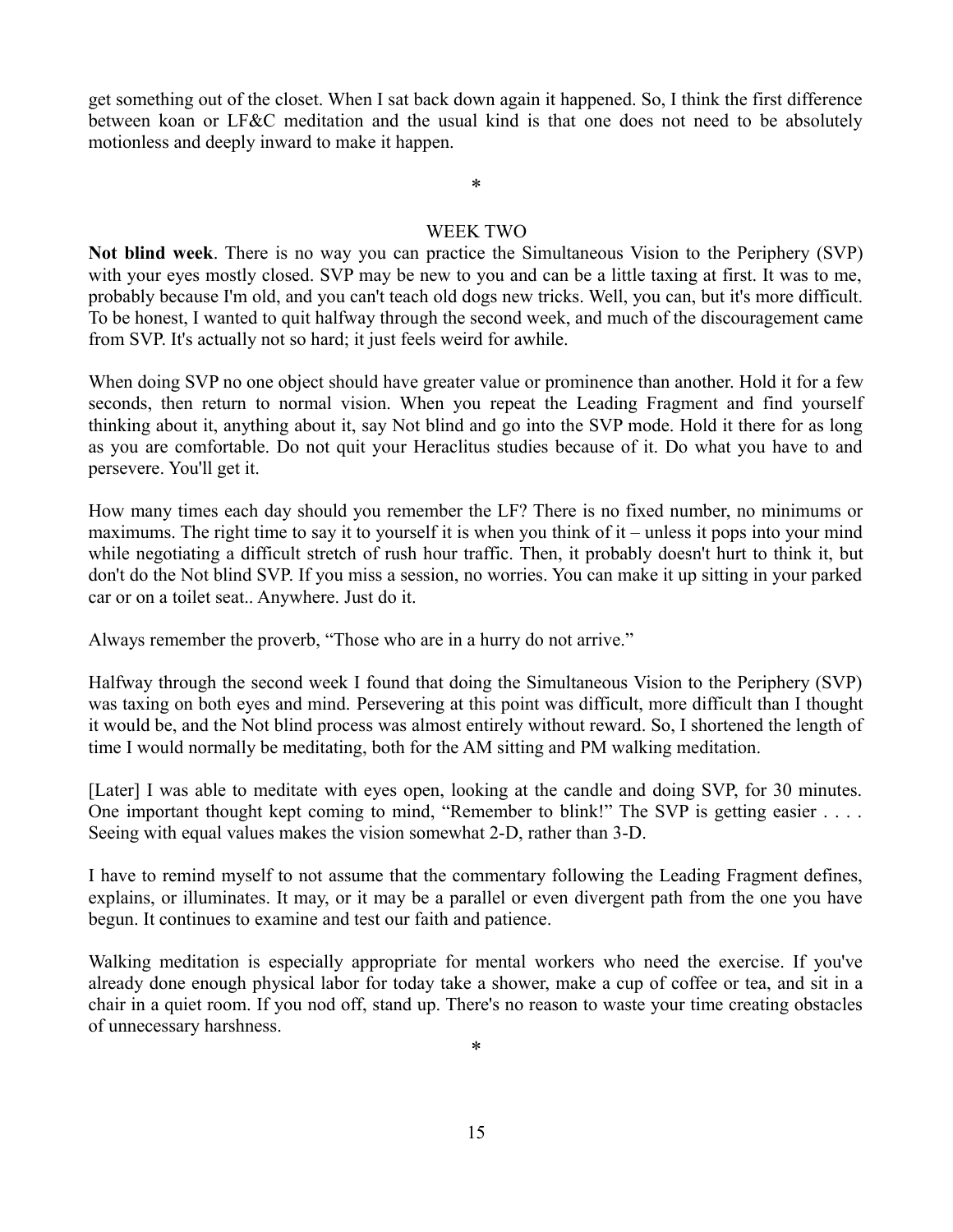#### WEEK THREE

Greater clarity with specificity came to me while meditating this morning:

#### **No!** (Pneuma)

Instead of thinking about the fragment, commentary, or any other thought, do as you did in Pneuma Meditation, be still and listen to your breath. Keep a clear and empty mind.

#### **Not blind** (SAM)

The present moment. No past, no future, just total sensory awareness of this instant in time. The SVP is a way of locking in that awareness.

**Mneme**. When you learn and know it by heart you not only make it more convenient to recite at all times and places, but you are more nearly making it a part of you. *Mneme*, the ancient Stoic exercise of memorization, is a valuable part of this process. It is not an expectation of the student of Zen koans, their koans and commentary are often quite lengthy, but we should have no difficulty in taking up this practice in the study of Heraclitus. BTW, the old saying about learning and knowing something by heart comes from ancient Greece where it was believed that the seat of the intelligence was in the heart.

Although there is no exact number of times one must repeat the fragments during the day, once learned by heart the only thing preventing one from doing it frequently if not continually is the interruption of employment or other mind-engaging chores.

\*

#### WEEK FOUR

I'm beginning to believe that the main purpose of Not blind and going into the SVP mode appears to be capturing the present moment, the instant of Now! SVP is not the goal; it is a technique for arresting and grasping the mind and holding it steady in the instant moment.

Now that I've spent some time memorizing John Burnett's translation I am beginning to appreciate his rhythm, cadence, word choice, even "poetry" in the fragments. I've even changed a couple of the "archaic" words back to his choice. They work better.

Insomnia extends my day. In case there is any concern about not having enough time to enjoy the PM meditation, the second LF&C, before going to bed, I am finding myself going over them as I go to sleep and at the times of awakening in the middle of the night. It's an excellent remedy for having trouble with getting to or back to sleep.

I took a shower and sat in a straight-backed chair on the deck in the shade with a cup of green tea for this afternoon's LF&C meditation. I've been running all day, physically active, now tired, and couldn't see the point of walking around the house 22 times on top of it all.

How does one become a mirror, and what does that mean, exactly? It means that everything in one's field of vision, even out to the soft edges of the periphery, has the same value without emphasis. A mirror reflects all things equally and without partiality. That is what SVP does. And, don't forget to breathe occasionally. And blink!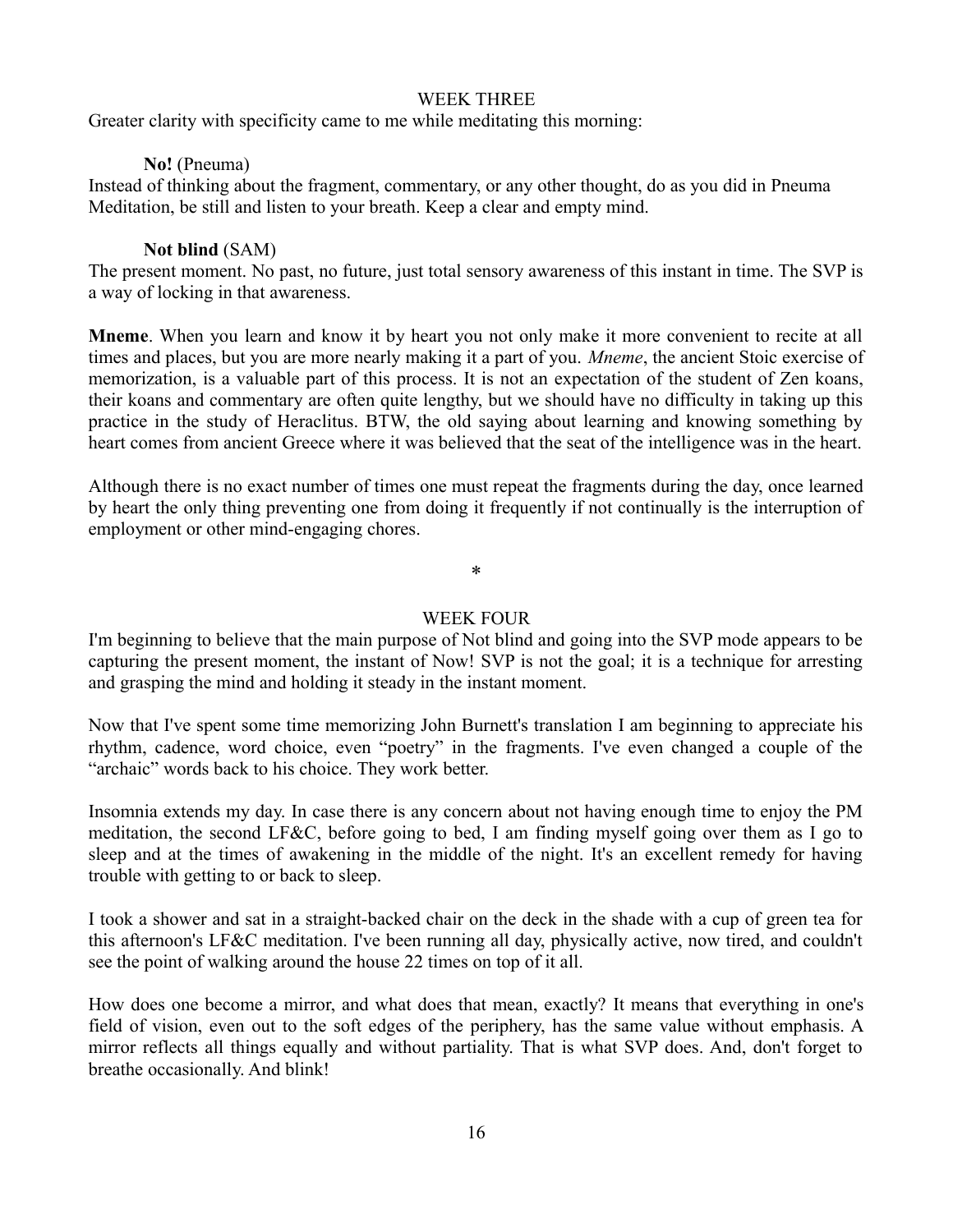I'm convinced there is no better way to appreciate Heraclitus . . . .

#### \*

#### WEEK FIVE

Be a mirror, a breathing mirror . . . . In HS Meditation both analytical and stray thoughts are like specs of dust and smears of dirt on the Breathing Mirror: **No!** cleans the mirror. **Not blind** holds the mirror steadily in view. **Breathing** sustains and rekindles the vision. This was the insight and plan for week five and thereafter.

This afternoon I did the PM Meditation sitting on a chair on the deck looking out over the world and Nature between me and Cowle's Mountain. I had the certain feeling that this was as good or better than any inside sacred space or altar or icons, et cetera.

What should we do when we are are quite certain we have a new understanding of an obscure fragment? It seems there are two things to do: 1) meditate on it; then 2) create a commentary. The commentary should *also* be obscure. Why obscure? Because this is a path to wisdom, not some idle play for parrots or prattlers.

The Heraclitus Studies Mediation is an exercise in bonding with ancient wisdom, not just as a thought but also as a feeling.

\* \*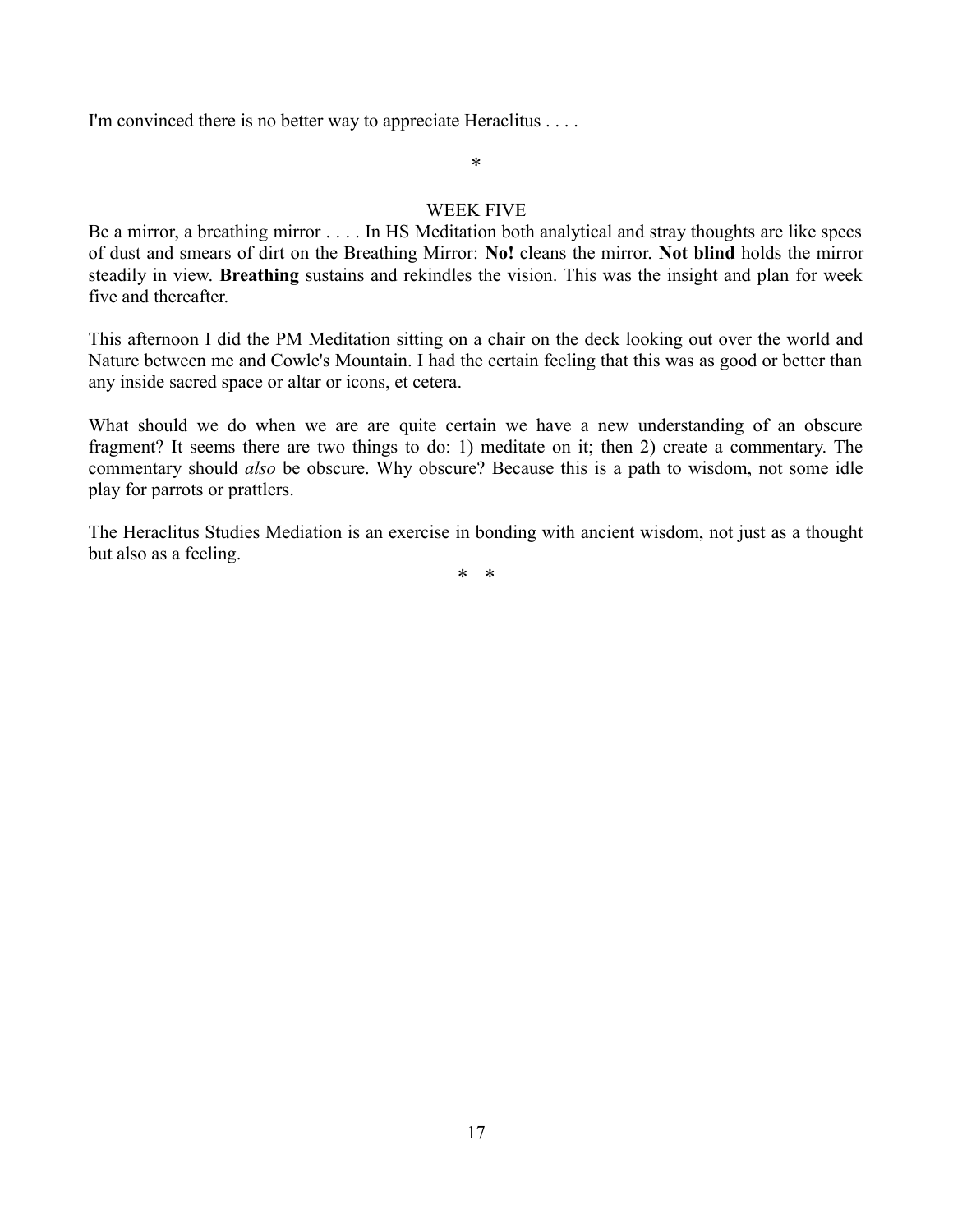### Appendix B: Complete Fragments of Heraclitus

The following translation of the Heraclitus fragments is by John Burnett, *Early Greek Philosophy*, 2nd Ed. London: Adam and Charles Black, 1908, pp. 146-156. *Editor's note: The original numbering system has been altered slightly to avoid the confusing redundancies that were required by scholarship. Also, a few of the words have been modified to contemporary usage with the assistance T.M. Robinson and are noted and referenced accordingly.*

1. It is wise to *listen* not to me but to my Word [*Logos*] and to *acknowledge* that all things are one.

2. Though this Word is true evermore, yet men are as unable to understand it when they hear it for the first time as before they have heard it at all. For, though all things come to pass in accordance with this Word, men seem as if they had no experience of them, when they make trial of words and deeds such as I set forth, dividing each thing according to its nature and showing how it truly is. But other men know not what they are doing when awake, even as they forget what they do in sleep.

3. Fools when they do hear are like the deaf: of them does the saying bear witness that they are absent when present.

4. Eyes and ears are bad witnesses to men if they have *barbarian* souls.

5. The many do not take heed of such things as they meet with, nor do they *understand* them when they are taught, though they think they do.

6. ...knowing not how to listen nor how to speak.

7. If you do not expect the unexpected, you will not find it; for it is hard to be sought out and difficult.

8. Those who seek for gold dig up much earth and find little.

10. Nature loves to hide.

11. The lord whose is the oracle at Delphi neither utters nor hides his meaning, but shows it by a sign.

12. And the Sibyl, with raving lips uttering *gloomy words without adornment or perfume*, reaches over a thousand years with her voice, thanks to the god in her.

13. The things that can be seen, heard, and learned are what I prize the most.

14. ...bringing untrustworthy witnesses in support of disputed points.

15. The eyes are more exact witnesses than the ears.

16. The learning of many things *does not teach* understanding, else would it have taught Hesiod and Pythagoras, and again Xenophanes and Hekataius.

17. Pythagoras, son of Mnesarchus, practiced inquiry beyond all other men, and choosing out these writings, claimed for his own wisdom what was but a knowledge of many things and an art of mischief.

18. Of all whose discussions I have heard, there is not one who attains to understanding that wisdom is apart from all.

19. Wisdom is one thing. It is to know the thought by which all things are steered through all things.

20. This world [*kosmos*], which is the same for all, no one of gods or men has made; but it was ever, is now, and ever shall be an ever-living Fire, with measures kindling, and measures going out.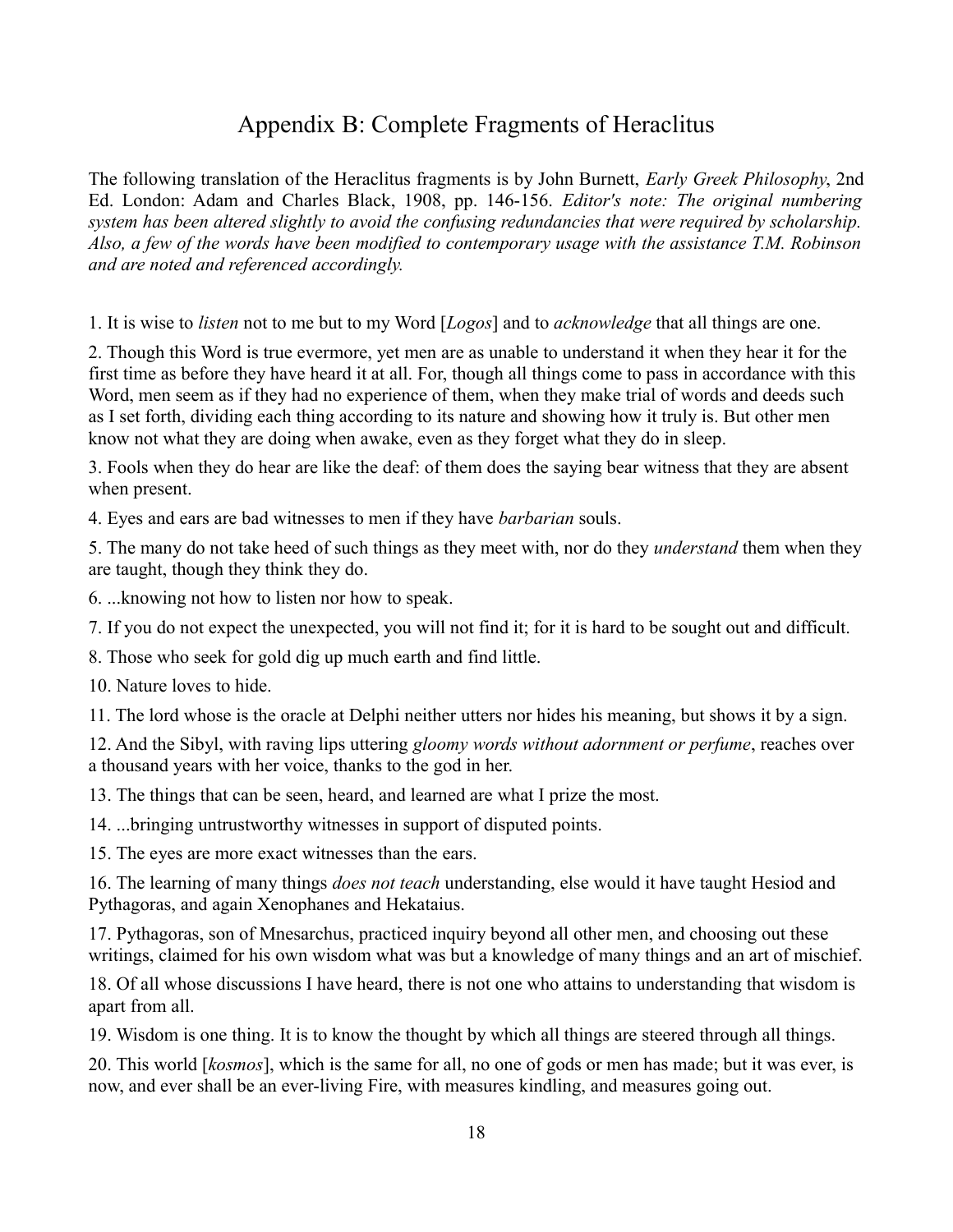21. The transformations of Fire are, first of all, sea; and half of the sea is earth, half whirlwind...

22. All things are an exchange for Fire, and Fire for all things, even as wares for gold and gold for wares.

23. It becomes liquid sea, and is measured by the same tale as before it became earth.

24. Fire is want and *excess*.

25. Fire lives the death of air, and air lives the death of fire; water lives the death of earth, earth that of water.

26. Fire in its advance will judge and convict [overtake?] all things.

27. How can one hide from that which never sets?

28. It is the thunderbolt that steers the course of all things.

29. The sun will not overstep his measures; if he does, the Erinyes, the handmaids of Justice, will find him out.

30. The limit of East and West is the Bear; and opposite the Bear is the boundary of bright Zeus.

31. If there were no sun it would be night, for all the other stars could do.

32. The sun is new every day.

34. ...the seasons, that bring all things.

35. Hesiod is most men's teacher. Men think he knew very many things, a man who did not know day or night! They are one.

36. God is day and night, winter and summer, war and peace, *excess* and hunger; but he takes various shapes, just as fire, when it is mingled with spices, is named according to the *aroma* of each.

37. If all things were turned to smoke, the nostrils would distinguish them.

38. Souls smell in Hades.

39. Cold things become warm, and what is warm cools; what is wet dries, and the parched is *wetted*.

40. It scatters and it gathers; it advances and retires.

41. You cannot step twice into the same river; for fresh waters are ever flowing in upon you.

42. Homer was wrong in saying: "Would that strife might perish from among gods and men!" He did not see that he was praying for the destruction of the universe; for, if his prayer were heard, all things would pass away...

43. War is the father of all and the king of all; and some he has made gods and some men, some *slave* and some free.

44. Men do not know how what is at variance agrees with itself. It is a *harmony* of opposite tensions, like that of the bow and the lyre.

45. It is the opposite which is good for us.

46. The hidden *harmony* is better than the open.

47. Let us not conjecture at random about the greatest things.

48. Men that love wisdom must be acquainted with very many things indeed.

49. The straight and the crooked path of the fuller's comb is one and the same.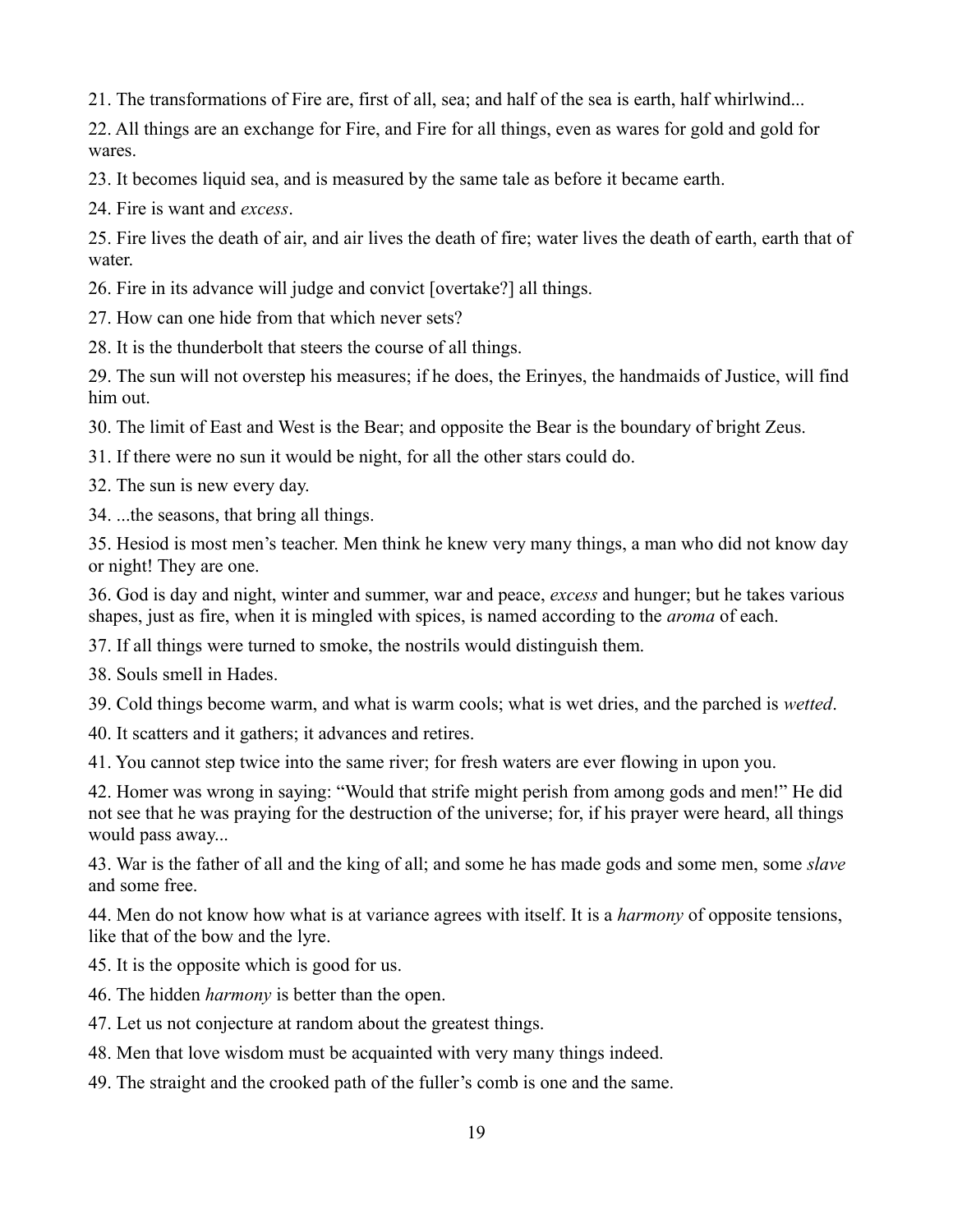50. Asses would rather have straw than gold.

51. Oxen are happy when they find bitter vetches to eat.

52. The sea is the purest and the impurest water. Fish can drink it, and it is good for them; to men it is undrinkable and destructive.

53. Swine wash in the mire, and barnyard fowls in dust.

54. ...to delight in the mire.

55. Every beast is driven to pasture with blows.

56. Good and *bad* are one.

57. Physicians who cut, burn, stab, and rack the sick, demand a fee for it which they do not deserve to get.

58. Couples are things whole and things not whole, what is drawn together and what is drawn asunder, the harmonious and the discordant. The one is made up of all things, and all things issue from the one.

59. Men would not have known the name of justice if these things [unjust things?] were not.

60. To God all things are fair and good and right, but men hold some things wrong and some right.

61. We must know that war is common to all and strife is justice, and that all things come into being and pass away [?] through strife.

62. All the things we see when awake are death, even as all we see in slumber are sleep.

63. The wise is one only. It is unwilling and willing to be called by the name of Zeus.

64. The bow is called life, but its work is death.

65. Mortals are immortals and immortals are mortals, the one living the others' death and dying the others' life.

66. For it is death to souls to become water, and death to water to become earth. But water comes from earth; and from water, soul.

67. The way up and the way down is one and the same.

68. In the circumference of a circle the beginning and end are common.

69. You will not find the boundaries of soul by traveling in any direction, so deep is the measure of it.

70. It is pleasure to souls to become moist.

71. A man, when he gets drunk, is led by a beardless lad, tripping, knowing not where he steps, having his soul moist.

72. The dry soul is the wisest and best.

73. Man is kindled and put out like a light in the night-time.

74. And it is the same thing in us that is quick and dead, awake and asleep, young and old; the former are shifted and become the latter, and the latter in turn are shifted and become the former.

75. Time is a child playing, *moving pieces in a game* (T.M. Robinson trans., frag. #52); the kingly power is a child's.

76. I have *searched* for myself.

77. We step and do not step into the same rivers; we are and are not.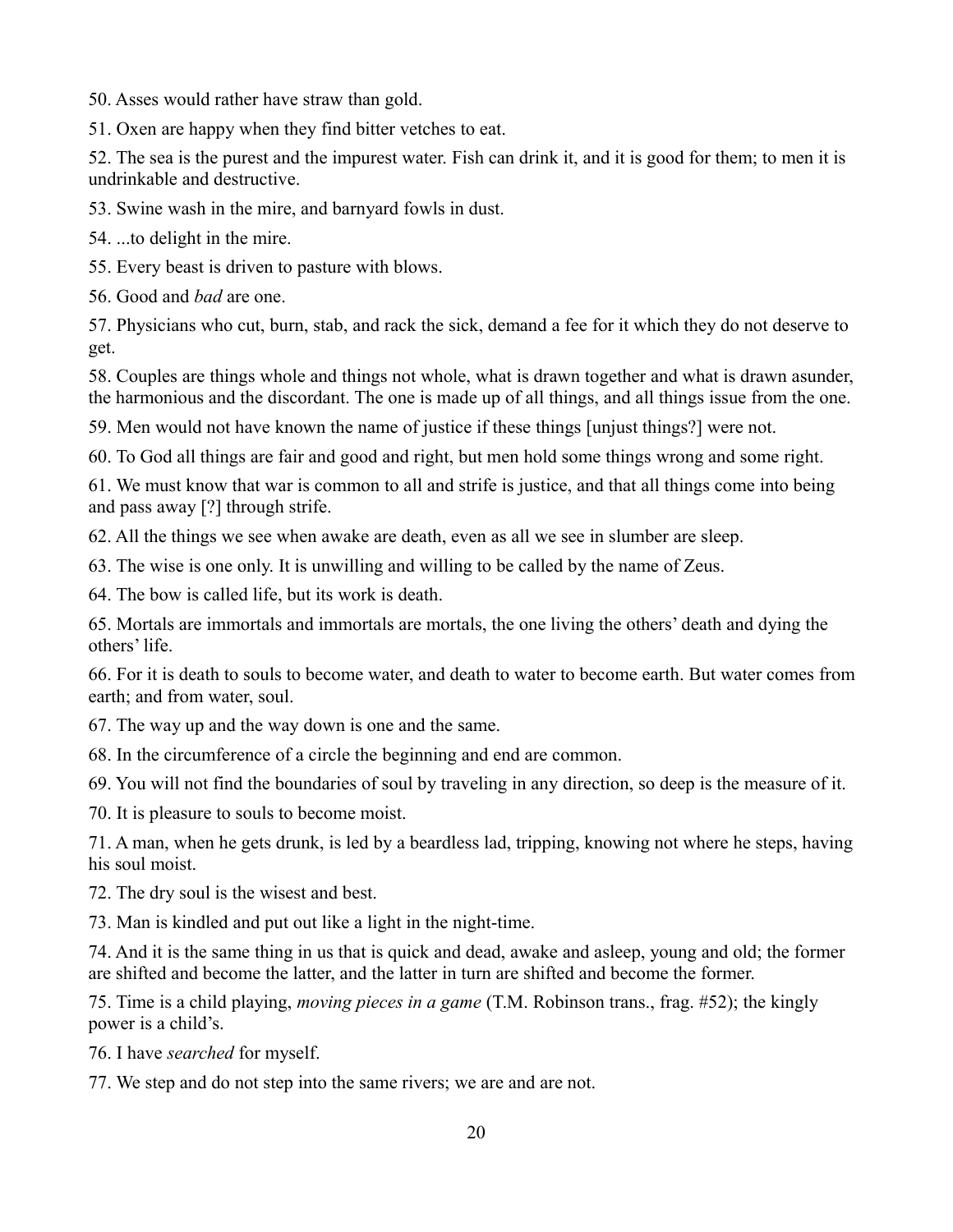78. It is a weariness to labor for the same masters and be ruled by them.

79. It rests by changing.

80. Even the posset separates if it is not stirred.

81. Corpses are more fit to be cast out than dung.

82. When they are born, they wish to live and to meet with their dooms — or rather to rest — and they leave children behind them to meet with their dooms in turn.

83. A man may be a grandfather in thirty years.

84. Those who are asleep are fellow-workers (*in the universe*, T.M. Robinson trans., frag. #75).

85. Thought is common to all.

86. Those who speak with understanding must hold fast to what is common to all as a city holds fast to its law, and even more strongly. For all human laws are fed by the one divine law. It prevails as much as it will, and suffices for all things with something to spare.

87. So we must follow the common, yet though my Word is common, the many live as if they had a wisdom of their own.

88. They are estranged from that with which they have most constant intercourse.

89. It is not *proper* to act and speak like men asleep.

90. The waking have one common world, but the sleeping turn aside each into a world of his own.

91. The way of man has no wisdom, but that of God has.

92. Man is called a baby by God, even as a child by a man.

93. The wisest person is an ape compared to God, just as the most beautiful ape is ugly compared to man.

94. The people must fight for its law as for its walls.

95. Greater deaths win greater portions.

96. Gods and men honor those who are slain in battle.

97. Wantonness needs putting out, even more than a house on fire.

98. It is not good for men to get all they wish to get. It is sickness that makes health pleasant; evil, good; hunger, plenty; weariness, rest.

99. It is hard to fight with one's heart's desire. Whatever it wishes to get, it purchases at the cost of soul.

100. It is best to hide folly; but it is hard in times of relaxation, over our cups.

101. And it is law, too, to obey the counsel of one.

102. For what thought or wisdom have they? They follow the poets and take the crowd as their teacher, knowing not that there are many bad and few good. For even the best of them choose one thing above all others, immortal glory among mortals, while most of them are glutted like beasts.

103. In Priene lived Bias, son of Teutamas, who is of more account than the rest. [He said, "Most men are bad."]

104. One is ten thousand to me, if he be the best.